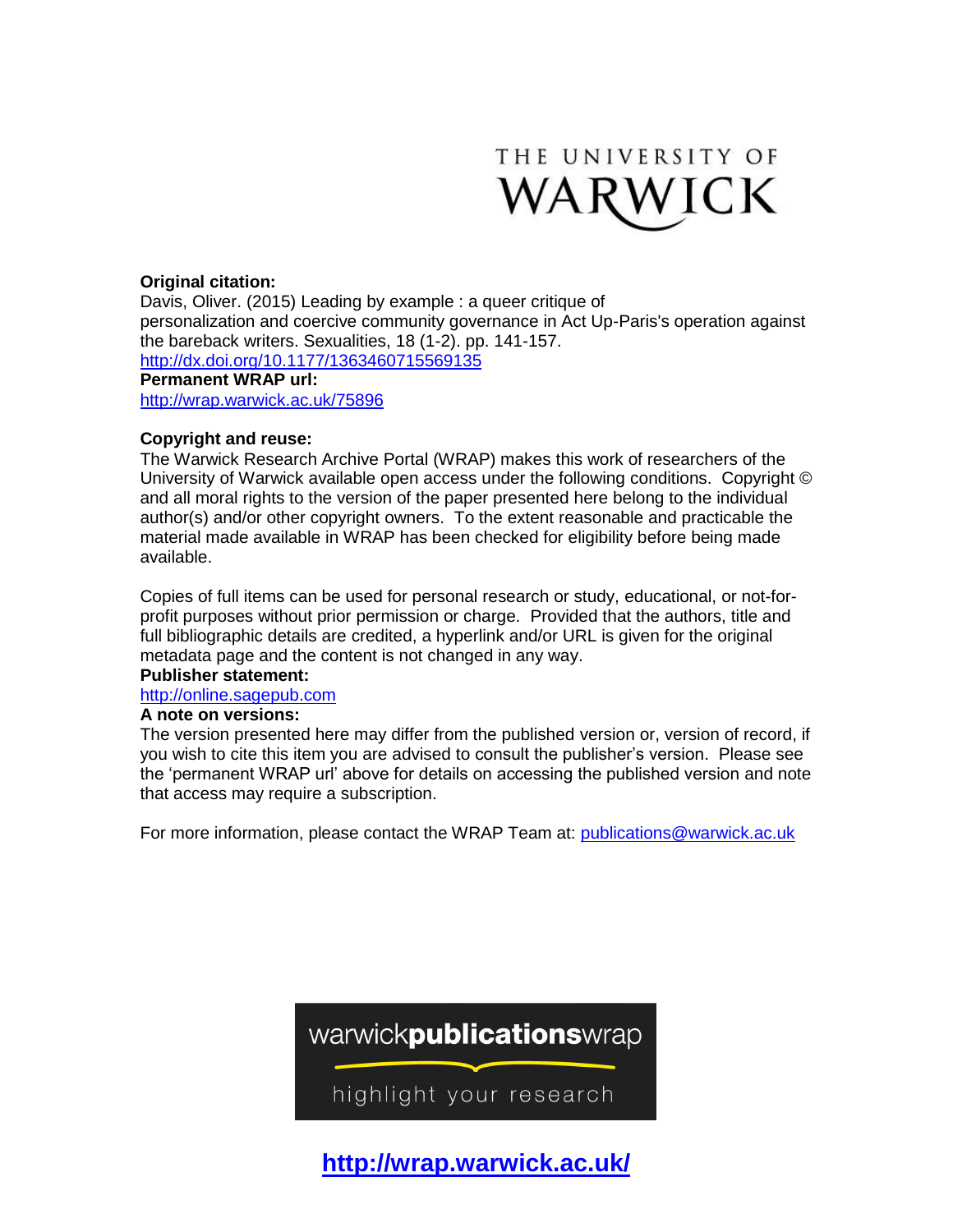# **Leading by Example: A Queer Critique of Personalization and and Coercive Community Governance in Act Up–Paris's Operation Against the Bareback Writers**

'*Queer* is *bareback*. […] Guillaume Dustan is *queer*, there's no doubt about that. And there is your problem. The staunchest defender of the movement is the biggest criminal of modern homosexuality.' (Lestrade, 2003<sup>1</sup>)

'when you talk about putting dynamite up Dustan's arse to blow him up […] to be honest, you scare me' (Héraud to Lestrade, cited in Broqua, 2005: 356)

'Barebacking is a picture of what it might be for human beings in relation with each other not to personalize the future.' (Phillips in Bersani & Phillips, 2008: 117)

This article revisits the bitter and personal six-year conflict (1999–2005) between prominent French HIV/AIDS campaign group Act Up–Paris and two writers of 'autofiction', Guillaume Dustan (1965–2005) and Erik Rémès (1964–).<sup>2</sup> In 1999,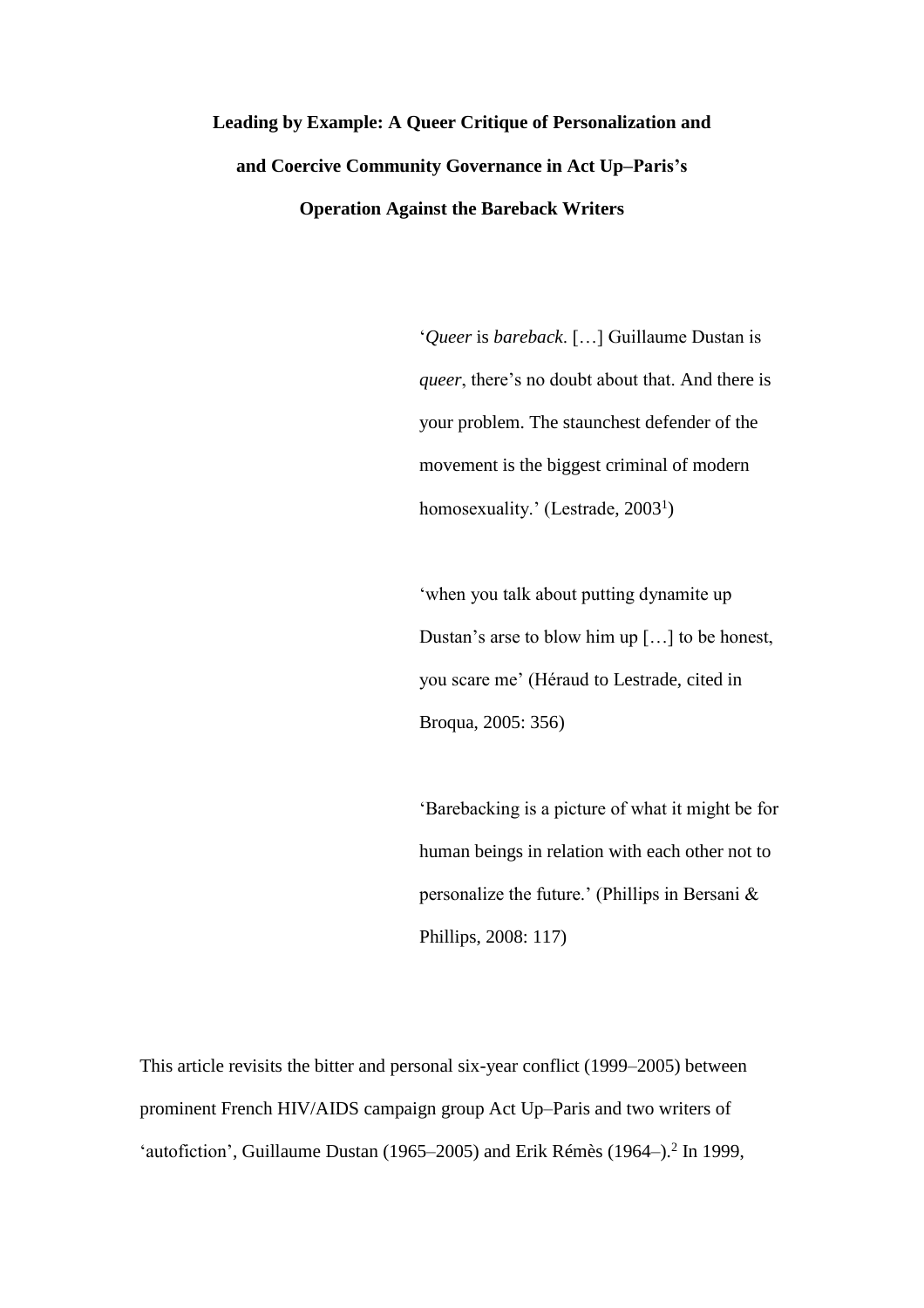Dustan and Rémès were first vilified by Act Up as proselytisers for bareback, in a move intended by the group to hold the French gay community to the consensus around condom-use forged in the early years of activism against the epidemic. <sup>3</sup> This article undertakes a queer historiographical analysis of the bitter French feud over bareback, a particularly polarized and personalized local variant of an intracommunitarian dispute replayed differently in all three of the national contexts with which the present special issue is directly concerned. To what extent was Dustan really, as Act Up's co-founder Didier Lestrade alleged, both somehow at the vanguard of 'queer' in France and an exemplary community 'criminal' for his stance on bareback? What did 'bareback' mean in this context? Why did a fantasy of annihilatory violence take hold within Act Up in general and Lestrade in particular and how can the otherworldly calm which psychoanalyst Adam Phillips brings, with his comprehending vision of bareback in terms of *de*personalization, help to envisage a way past the defensive embattlement of the opposing positions in what these quotations already indicate was more feud than 'debate'?

This article offers no new empirical facts about the dispute. The French bareback wars have already been extensively documented and interpreted by one of the other contributors to this special issue, sociologist and AIDES activist Gabriel Girard, in a rigorously even-handed account to which this article is greatly indebted (Girard, 2013), as it also is to the book-length study of Act Up–Paris by anthropologist and activist Christophe Broqua (2005).

Prominent queer theorist of bareback, Tim Dean, has recently resituated his own work on the practice and its subculture as part of an ongoing collective endeavour to understand and 'metabolize' some of what was carried culturally and psychically with HIV/AIDS into gay, or queer, bodies and communities: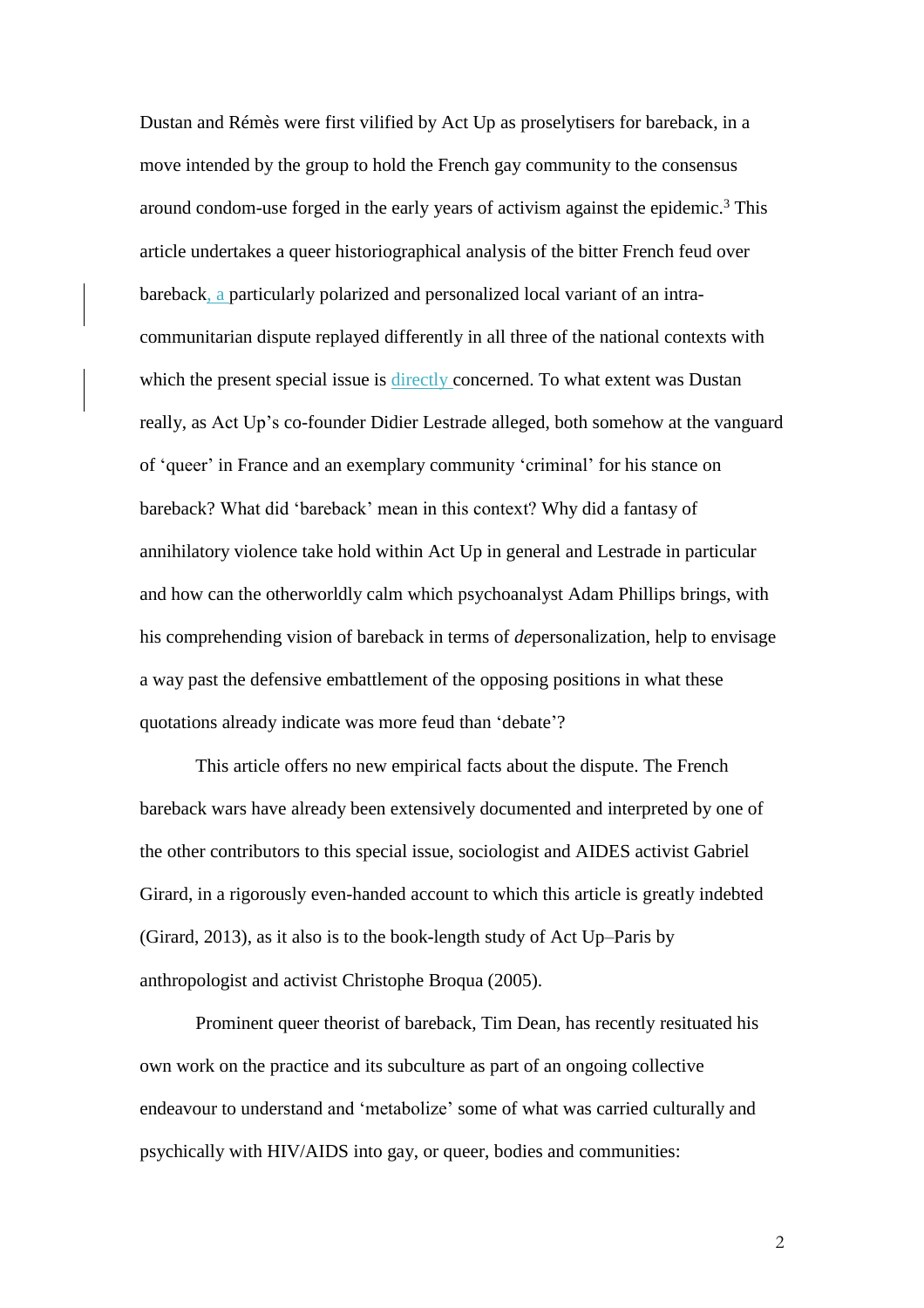Along with what came to be known officially as the human immunodeficiency virus, enigmatic messages were transmitted through sexual contact. For the past three decades, gay culture has been trying, in various ways, to translate those messages into a story that makes sense. (Dean, 2011: 90)

Dean's study of bareback thus increasingly involves, over and above the desire-laden participatory anthropology of *Unlimited Intimacy* (2009), a practice of reparative historiography, conceived psychoanalytically both after Freud as a 'working-through' (of collective and individual trauma) and after Laplanche as a decoding and disarming of some of the 'enigmatic messages' vectored alongside HIV/AIDS and still latent today in our exchanges, sexual and otherwise but especially sexual. The present article will endeavour to follow a similar path of queer historiography into the thick of the French conflict, although without intending to serve a psychoanalytic and liberalpolitical norm of 'reparation'.

### *A 'declaration of war' and the re-gaying of Act Up*

Act Up opened the French front against bareback in June 1999, during the annual Pride march in Paris, which the group had attended every year since its launch at that event a decade earlier. (Broqua, 2005: 69, 313-4; Girard, 2013: 98-101; Lestrade, 2000: 41-2, 419). Posters featuring large black and white close-up images of unprotected anal and oral sex were plastered along the route of the march and all over Paris's gay heartland, le Marais. At the top, in block capitals, the rhetorical slogan-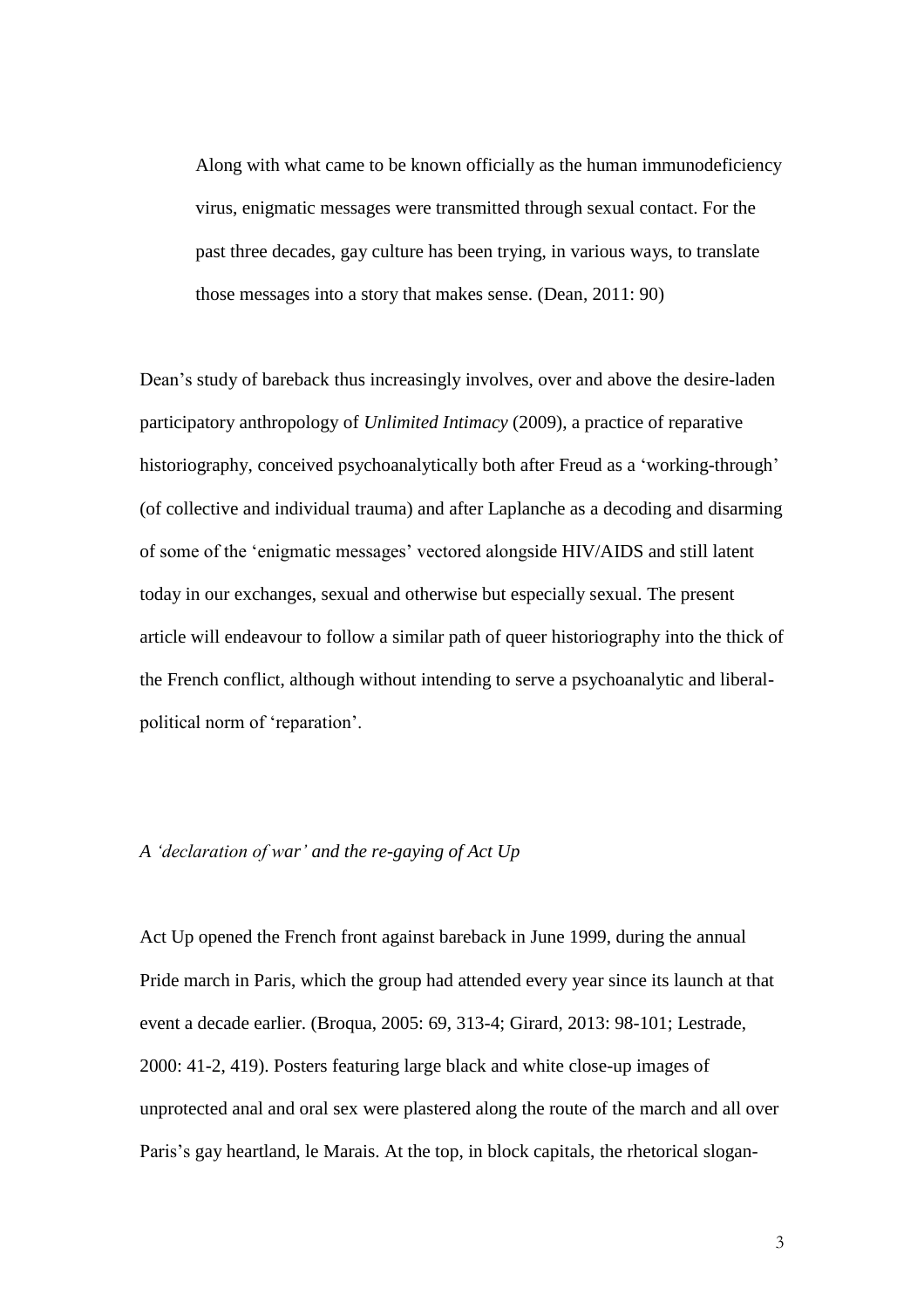#### question: 'BAISER SANS CAPOTE ÇA VOUS FAIT JOUIR?' [FUCKING

WITHOUT A CONDOM MAKES YOU COME?].' Below the images and adjacent to the group's clearly identifiable logo, a short statement singled out Dustan and Rémès as symptomatic exemplars of a wider and growing indifference towards HIV/AIDS and as proponents, in their books, of 'a little cult of risk-taking' (Girard, 2013: 99). Lestrade, one of the three founding members of the Paris chapter of Act Up and one of the most vocal and tenacious opponents of bareback within that group, stated frankly, in his book-length history of the group, written at the time of the controversy: 'That poster was a declaration of war, as at the beginning of the epidemic.' (Lestrade, 2000: 419). This 'war' against bareback was thus also conceived by its instigator and leading strategist as an attempt to return the group to its origins and to re-engage with those whom Lestrade thought of as its basic constituency: gay men and particularly HIV-positive gay men. Lestrade had been President of the group from its foundation in 1989 until 1992 (Girard, 2013: 103) but had become increasingly sceptical about moves under his successors, as the 90s advanced, to engage in a broader, coalitional, queer-left, politics:

At a certain moment, around the middle of the 90s, you could say that all the residue expelled by the other HIV/AIDS campaign groups came to take refuge in Act Up. There were the angry deaf [*les sourds en colère*], the haemophiliacs, etc. (Lestrade, 2000: 74)

Lestrade's 'regaying' of Act Up was thus simultaneously envisaged by him as a 'cleaning up' of the organization in which a troublesome 'residue' too extensive to be enumerated in its entirety ('etc.') would learn that the hospitality offered by their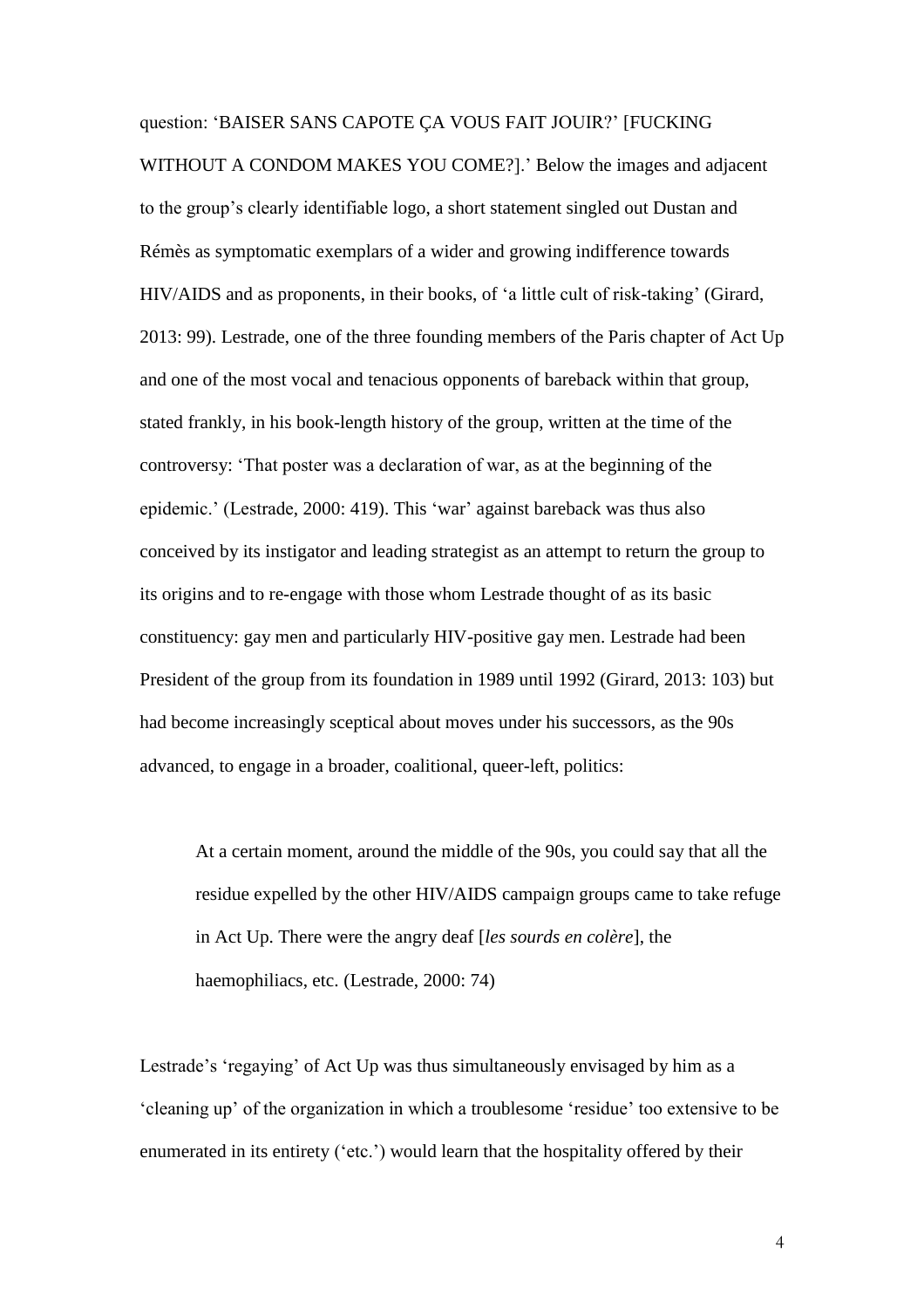'refuge' could no longer be taken for granted. Disturbing though this admission is likely to be to a political sensibility schooled in coalitional queer studies and activism as we know them today, it would nevertheless be unfair to dismiss Lestrade solely as a reactionary identitarian motivated by a desire to reassert his personal power over the group he had founded, even if it is undoubtedly the case that his hard line on risky sex was only adopted by the group as a whole after a protracted internal power-struggle, chronicled notably by Broqua (2005).

Lestrade had been greatly exercised by anecdotal evidence of a return by some gay men to condomless sex when news of this first broke to a general audience in 1995: Michael Warner's confessional *Village Voice* article of the same year, which first spoke openly about 'unsafe' and 'risky' sex in the mainstream US press, without yet using the word 'bareback' or its cognates, was translated into French for a special feature on the subject in the *Journal du Sida* of April 1995. <sup>4</sup> Also included therein was a short opinion-piece by Lestrade, who first outlined his view, which would only some four years later become the official line of Act Up-Paris as a whole, that HIV/AIDS activists in particular were required, in their own intimate lives, to be 'exemplary' as far as condom-use was concerned and to recall themselves and those around them to their moral responsibilities. Lestrade was responding with outrage to the revelation by some HIV-positive gay activists at a conference that they had had unprotected sex. (Lestrade, 1995; Girard, 2013: 87-8)

*The 'political fiction' of 'bareback ideology'*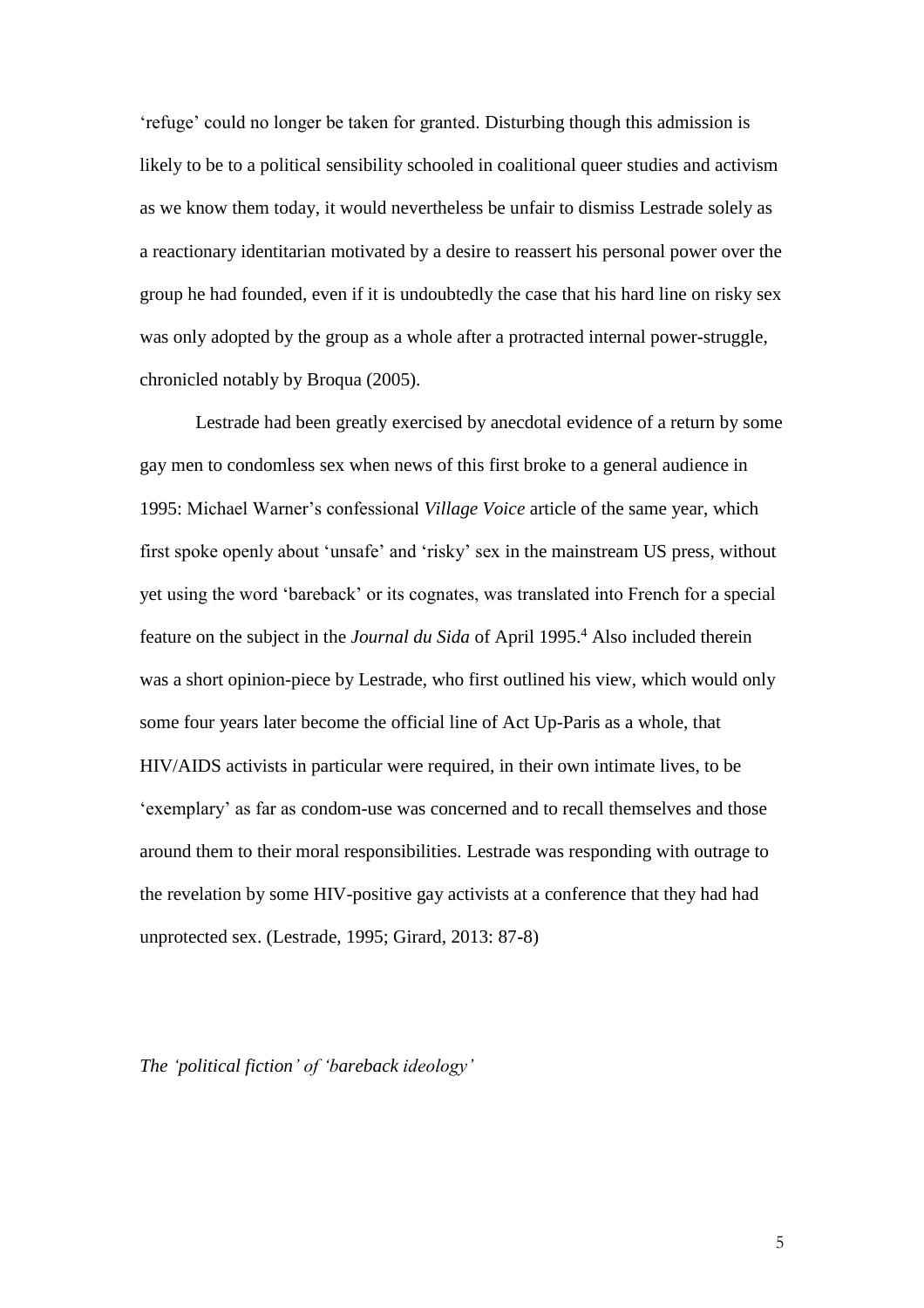Being 'exemplary' involved more than just always using a condom and enjoining others to do the same; Act Up decided it was also their duty as activists to police community adherence to the norm of condom-use. This required not just that Act Up set themselves up as exemplary role-models but that reluctant and, especially, unrepentant defaulting members of the community be made an example of; it required a public spectacle of their shaming to be staged for the moral instruction of their peers. To this end, the arsenal of coercive techniques which Act Up had developed in the early years of the epidemic was turned against two HIV-positive gay writers, who were made to function, in Girard's very suggestive formulation, as 'incarnations' of bareback in the public debate (Girard, 2013: 101). Positive and negative poles of incarnated exemplarity were established, each with its readily identifiable personalized representatives: Lestrade (and Act Up) on one side, Dustan and Rémès on the other. Members of the French gay community were challenged pointedly by Act Up to choose sides – indeed at gun point in an image of a shotgun pointing directly at the viewer on one of the group's posters from 2000 (reproduced in Girard, 2013: 106; see also Broqua, 2005: 326).

This polarization and exemplary personalization of the HIV-prevention debate was echoed and intensified in adversarial reporting of the story by both community and mainstream media, for instance in the daily newspaper *Libération*, which juxtaposed letters from both Dustan and Lestrade in their edition of 21 October 2000. Act Up's polarizing way of presenting a complex issue was criticized as an unhelpful oversimplification by a few more astute commentators at the time (Broqua, Clouzeau and Martet, 2000). In following Act Up's lead by opting for a personalizing and adversarial presentation of the issues, the media – subcultural and national – had continued to proceed as it had become used to doing in the first decade of the group's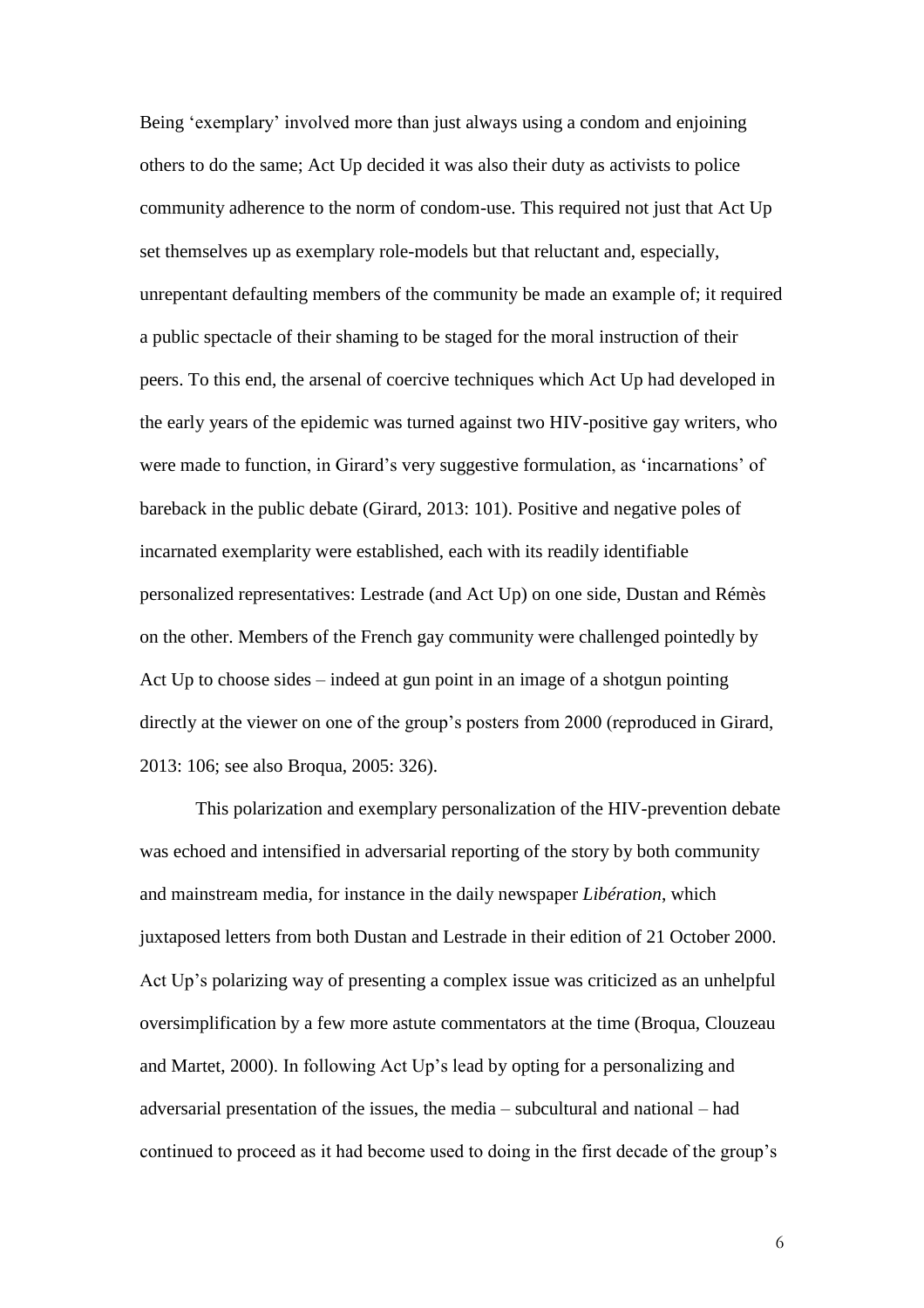existence. The journalistic background and media savvy of key members of Act Up, including Lestrade, had enabled it to present stories to the press in precisely the way in which they would be most easily absorbed. <sup>5</sup> Act Up was adept at 'mainlining' its story into the social body. In the operation against the bareback writers, the media drew directly from the group not only for the content but also for the form of this 'story'. That adversarial form was also reflected in the group's staging of a 'General Meeting of Fags' ['Assemblée Générale des Pédés'], a public meeting called by Act Up for 7 November 2000, ostensibly to debate the issue of bareback. During the meeting, attended by some 400 people (among them Dustan, Rémès and Lestrade), the bareback writers were characterized by Act Up as strategists of an 'ideological offensive' [*offensive idéologique*] (Act Up–Paris, 2000: 3).

As Elliot Evans observes in this special issue (INSERT PAGE CROSS-REFERENCE), the redescription of bareback as a political ideology was a crucial moment in that it appeared to supply both a retrospective and a prospective legitimation of the coercive violence of Act Up's ongoing campaign against the two HIV-positive writers. Yet, as Broqua's analysis also shows, that redescription was a 'political fiction', albeit one with potent effects (Broqua, 2005: 345-6). It was indeed inaccurate to characterize Dustan and Rémès as 'ideologues' of bareback, or, as the posters of 1999 had, as high-priests of a 'little religion' of risk-taking. To the extent that they subsequently became ideologues, that was largely a consequence of the operation mounted against them by Act Up, during which they were repeatedly called upon to articulate and consolidate scattered off-hand remarks into a coherent 'position' (or 'ideology') and to 'incarnate' (to use Girard's term again) and defend that position in a variety of intensively mediatized public confrontations.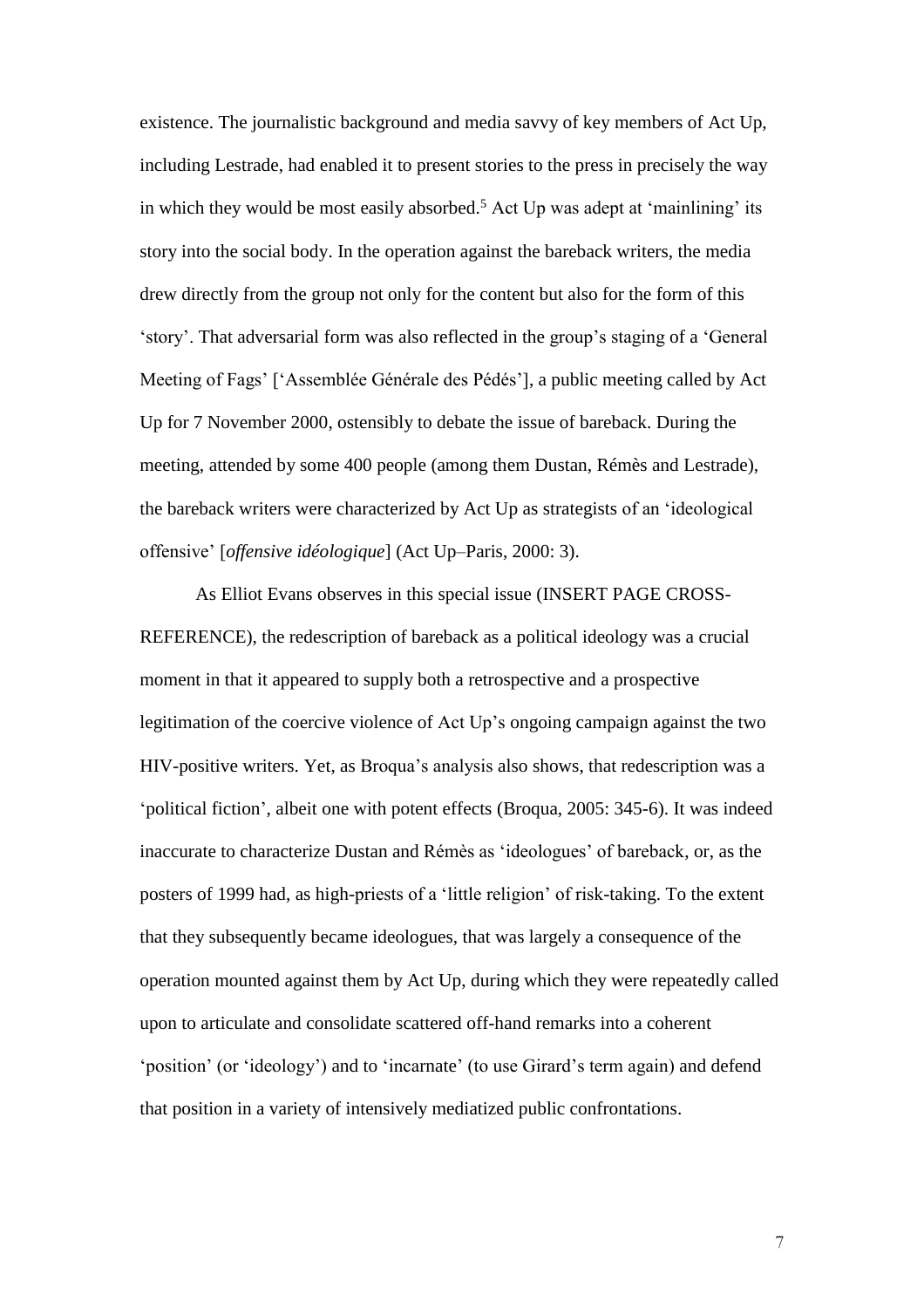In Dustan's 'autopornobiography' – as he called the autofictional trilogy of books based loosely on his own experiences and published between 1996 and 1998 – there had been several references to condomless arse-fucking, yet those books by no means advanced condomless sex as either an ideology or a new norm of gay sexual behaviour. I shall not review all of the references here but suffice it to say that it would have required either a very inept or a politically motivated reader indifferent to the genre of these texts (autobiographical fiction), to the particular affective tone of the few relevant remarks (tentative confessions) and to the epidemiological specificity of the subcultural context (a milieu in which almost everyone was HIV-positive) to misconstrue them as bareback 'ideology' in the way that Act Up did. The very first time unprotected sex is mentioned in the trilogy is typical in these regards: this is in conversation with the author-narrator's friend Cédric who tells him that nobody uses condoms any more, 'even American queens', because 'everyone is HIV-positive' (Dustan, 1996: 47).<sup>6</sup> In other words, Dustan was recording, or 'archiving' (Davis, 2009), a widespread adaptation of behaviour within the narrowly circumscribed social world he is depicting, centred as that was on Paris's principal gay district, le Marais. Moreover, at the end of *Dans ma chambre* the self-tormenting author-narrator struggles to extricate himself from a milieu in which he fears he will end up infecting everyone.<sup>7</sup> His is hardly the anguish of a bareback ideologue. This first book was published in 1996 and written before evidence within the community of the success of triple combination therapy treatments; Dustan's anxious self-torment also reflects a very particular biomedical moment. Moreover, in so far as Dustan's work was literature, it aspired to a suspension of usual social rules of propriety; as Derrida noted in 'This Strange Institution Called Literature', the democratic ideal of literature involves 'the power to say everything'. (Derrida, 1992: 36) Act Up's refusal to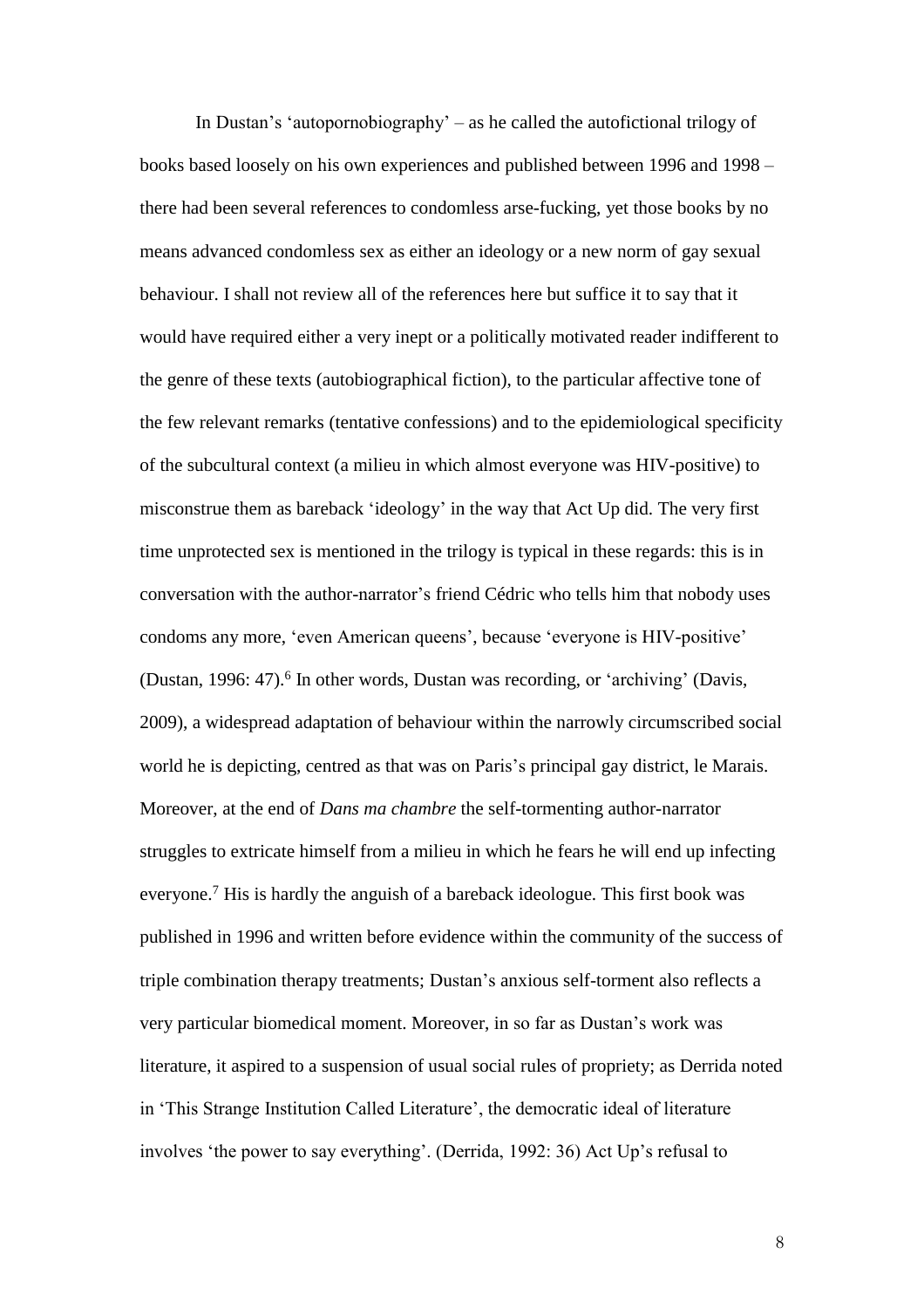recognize Dustan's claim to the freedom of literary space was its first coercive strike against not just against this particular writer but against the institution of literature and the ideal of democracy it embodies.

Even at the height of his confrontation with Act Up, in 2000, Dustan never went further in any of his public pronouncements on risky sex than to advocate what is now commonly referred to in the sexual health literature as 'serosorting' (Parsons et al., 2005). He confessed, intially with a degree of self-conscious anxiety, to the difficulties which he, as an HIV-positive young gay man, had in adhering to the inherited, and now vigorously reasserted, norm of compulsory condom-use while also trying to enjoy a rich and meaningful sex life. He was never an 'ideologue', not even of serosorting (if such a notion is even intelligible), let alone of 'bareback', if that term is taken in its minimal scope to denote unprotected sex between individuals who are either known to be, or who may perhaps be, of different serostatuses. As for the lurid world of 'gift-giving' and 'bug-chasing' beloved of the American subculture, that was never Dustan's concern.

Dustan's contemporaneous account of the confrontation, *Génie Divin* [*Divine Genius*] – for all the megalomaniacal overtones of a title which posits him, G.D., as a 'divine genius' – suggests, in its many desolate moments, that he had difficulty bearing Act Up's assault: 'I can no longer remember anything of Winter '00; I was entirely friendless. That is, I could no longer say 1) anything remotely intelligent or 2) anything even remotely about myself, without it exasperating them. Fuck you, Dustan. Piss off and die.' (Dustan, 2001: 234). Some four years later Dustan did indeed die but not even that prompted a softening of Act Up's line. Their sinister obituary was entitled 'Forgetting Dustan' [*Oublier Dustan*] (Act Up-Paris, 2005); it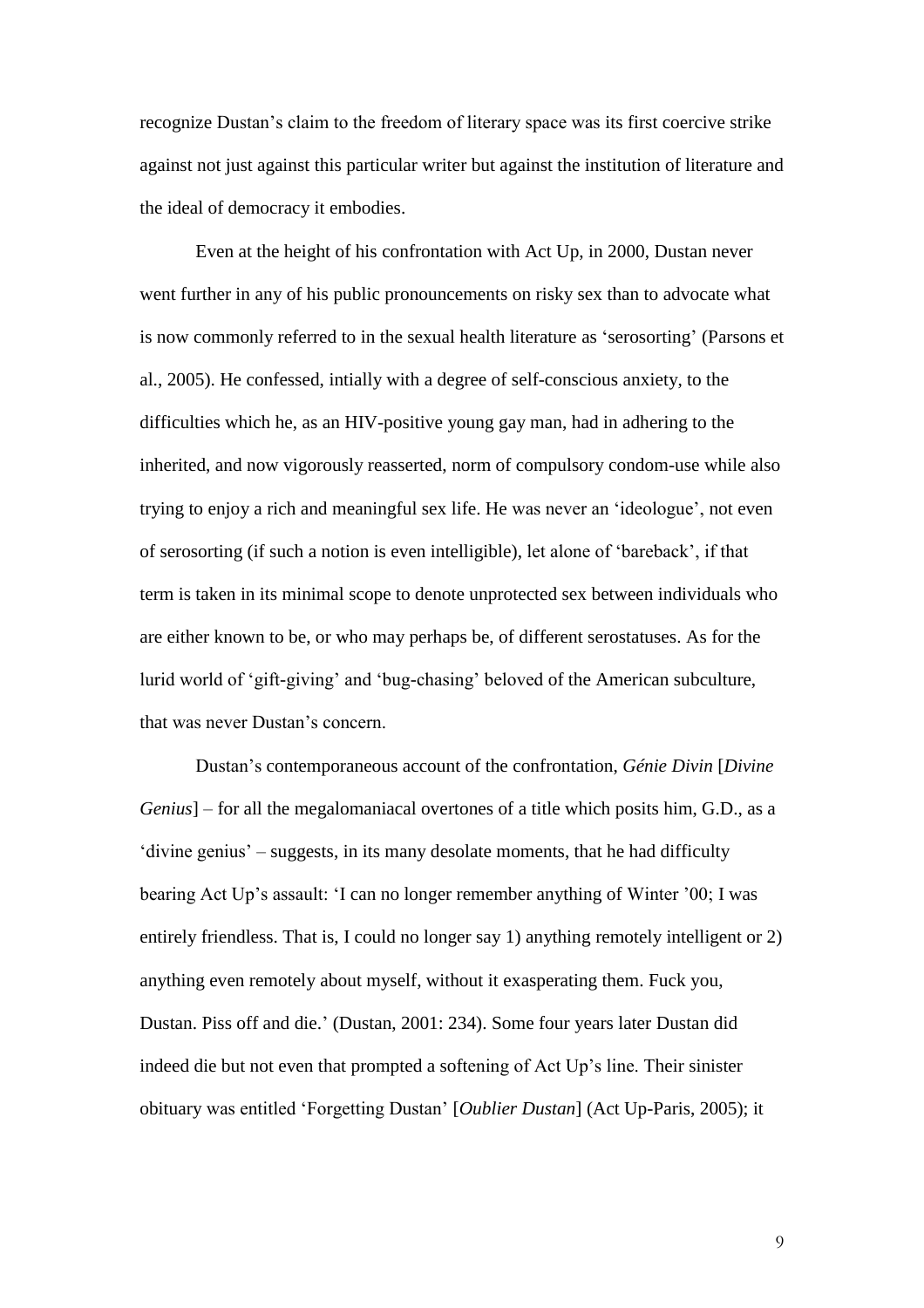contained not only a 'political' rationalization of indifference in the face of his death but a call, redolent of totalitarianism, for the active forgetting of his memory.

Erik Rémès, by contrast, contrived to turn himself into precisely the ideologue which Act Up had inaccurately accused him of being at the outset. Like Dustan, Rémès had started out as an early advocate of serosorting (Rémès, 1997). Yet four years after he was first singled out, in 1999, as a proselytiser for bareback, Rémès published *Serial Fucker: Diary of A Barebacker*, a book which takes Act Up slogans for its section headings and which includes moments of the most lurid bareback fantasy, in which the narrator imagines deliberately infecting others with HIV, both with and in some cases without their consent, although a simplistic reading of this text as either autobiography or incitement, or both, is frustrated by the caricatural excess of accompanying claims to want to infect Father Christmas and indeed God with HIV (Rémès, 2005: 294). That book also contains several plainly-spoken justifications of its own defensive violence: 'I didn't want to put myself in this position. I am not a victim. I am not an executioner. I am a free being. All I have done is respond when I was attacked.' (Rémès, 2005: 286) Without Act Up's coercive campaign it is most unlikely that this defensively offensive 'barebacker's diary' would ever have been written; to that extent, Act Up can be considered a *de facto* co-author of this book punctuated by its slogans. As Rémès claimed there, 'When this started I was not a BBK proselytiser' (Rémès, 2005: 26). Ironically, in pointing to ideology where there had been none, Act Up's operation, when it met with Rémès's libertarian defiance, spawned a text which contains among the most overtly 'ideological' and multiply violent representations of bareback ever written, even allowing for the fact that the book describes itself generically as a 'novel' and that some of the violence can only plausibly be understood as fantasy.<sup>8</sup>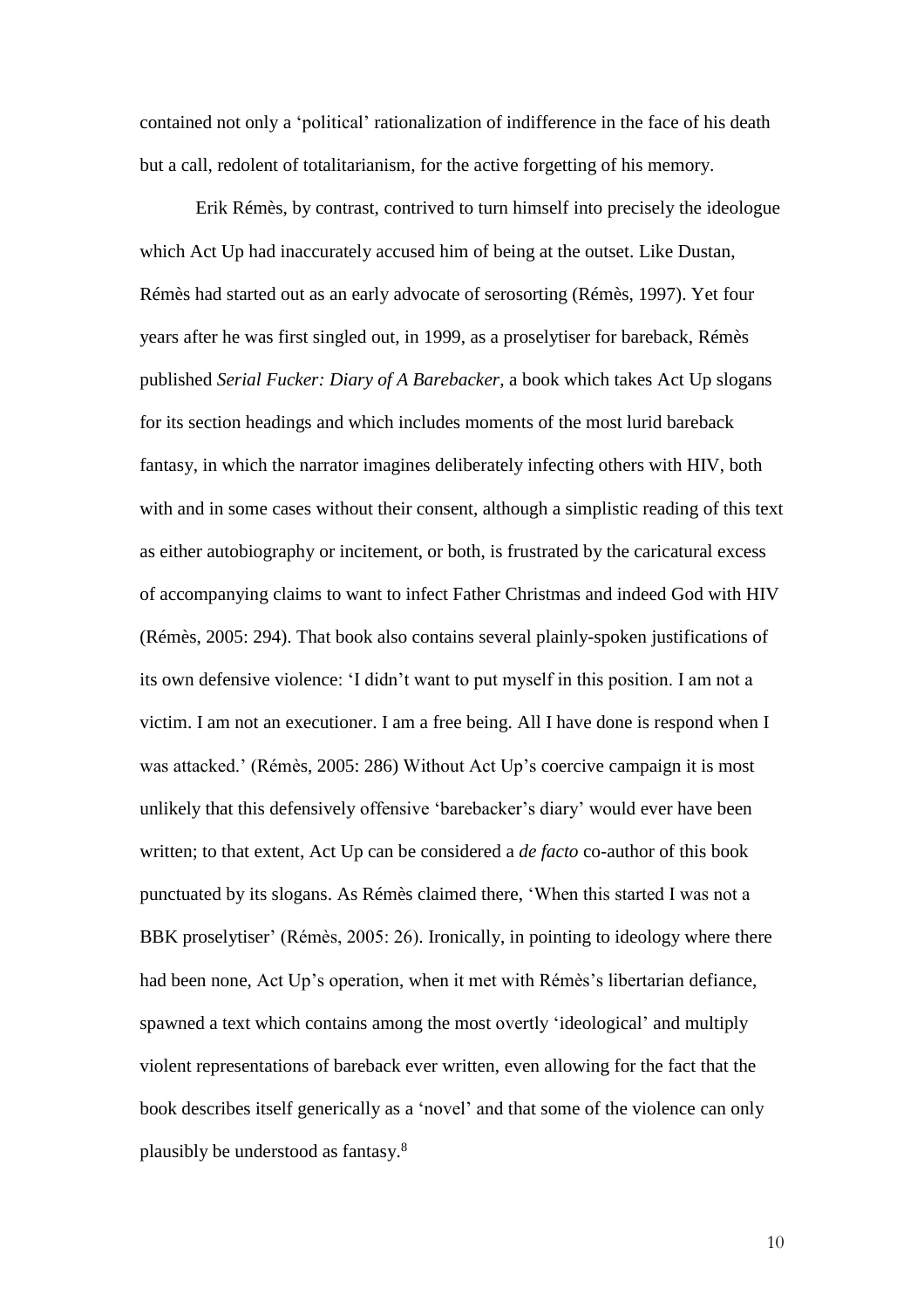*Very symbolic violence: "Let's spoil the books"*

In the early years of the epidemic, the targets of Act Up's campaigning had mainly been state agencies and multinational pharmaceutical companies; to the extent that individuals were targeted it was primarily in their capacity as the official representatives of such bodies (Broqua, 2005: 203-41). The operation against the bareback writers was the first time Act Up had turned its formidable war-machine against individuals acting in a personal capacity and, moreover, against people who, as HIV-positive gay men, shared the same combination of three defining identity traits with those whom Lestrade envisaged as the group's own core constituency (Broqua, 2005: 323). If the writers were ideologues then they had set themselves up on the same footing as the political targets of the early era and could legitimately be targeted in similar ways. While Act Up's campaigning in the early 1990s had occasionally crossed the line from symbolic (verbal and performatively represented) violence to physical violence against individuals, like its US counterpart it had declared its commitment to the principle of non-violent civil disobedience (Broqua, 2005: 214-5).

Reservations were voiced in private by some members of the group about the risk of 'fascism' in their attack on the bareback writers (Broqua, 2005: 324), reservations which echoed those of observers when the group had zapped certain institutional targets in the early 1990s (Pollak, 1991; Le Talec and Cauchy, 1991). Nevertheless, the historically all too resonant climax of Act Up's operation was reached with a maneouvre dubbed by its tactitians, notably the group's then President,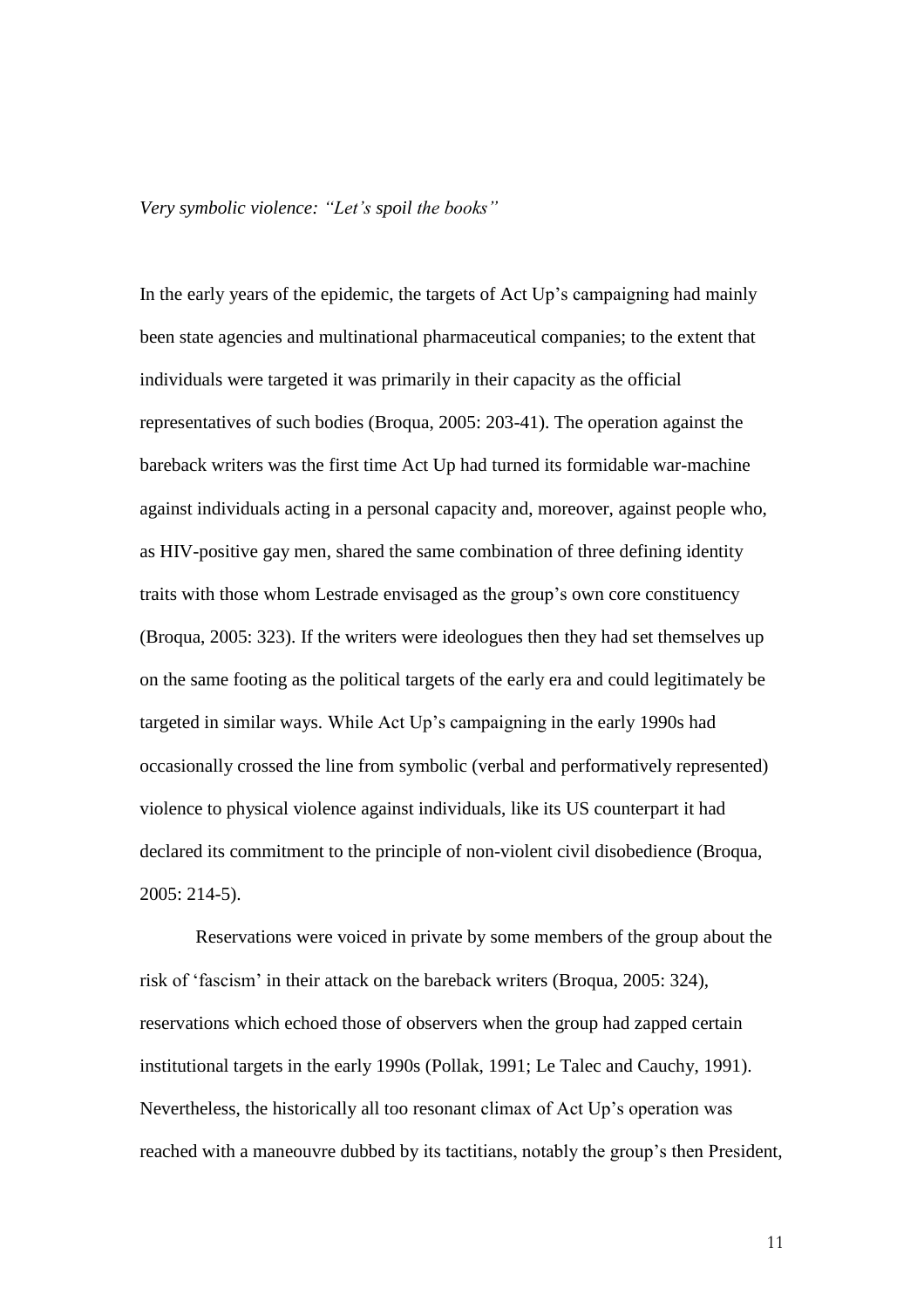Victoire Patouillard, "Abîmons les livres" ("Let's spoil the books"). The target was Rémès's *Serial Fucker* when it was first published in 2003; activists masquerading as customers visited bookshops to furtively crumple pages and tear covers, thereby seeking to render a target of twelve copies of Rémès's book per activist unsellable (Broqua, 2005: 357). Alongside this semi-clandestine mission against the books in their commecial materiality, activists zapped the offices of the publisher, Editions Blanche, trashing the place. Although Broqua (2005: 357) somewhat elliptically remarks that the book-spoiling venture was 'evocative of sombre practices' and qualifies it, curiously, as both 'unusual' [*inhabituel*] and 'unprecedented' [*inédit*] in the history of the group, he offers no further interpretive comment on this striking development. Yet the ritualized destruction of 'un-German' books by fire, in 1933, is so well known a moment in the history of Nazi Germany that it would be highly implausible to suggest that this resonance of "Abîmons les livres" could have escaped all of the activists involved. Indeed, both the furtive nature of the operation against Rémès's book and the attempt to strike a tone of jaunty inclusivity with the firstperson plural imperative formulation ("Let's… spoil the books"), are consistent with a disavowal and so also an awareness of this very resonance. That first-person plural can also be understood as the expression of a group for which, by 2003, the ethical logic and historical resonance of its actions had come to matter less than the political necessity of its own collective self-assertion. With its militaristic language, the shaven-headed or close-cropped hairstyles of some its male activists, its combat trousers and boots, its developed sense of strategy, its sloganeering and its direct action, Act Up had from its inception been a hair's breadth from 'fascism', as several contemporaneous commentators had remarked (notably Pollak, 1991). In the operation against Rémès's book, one so unpalatable that not even the group's semi-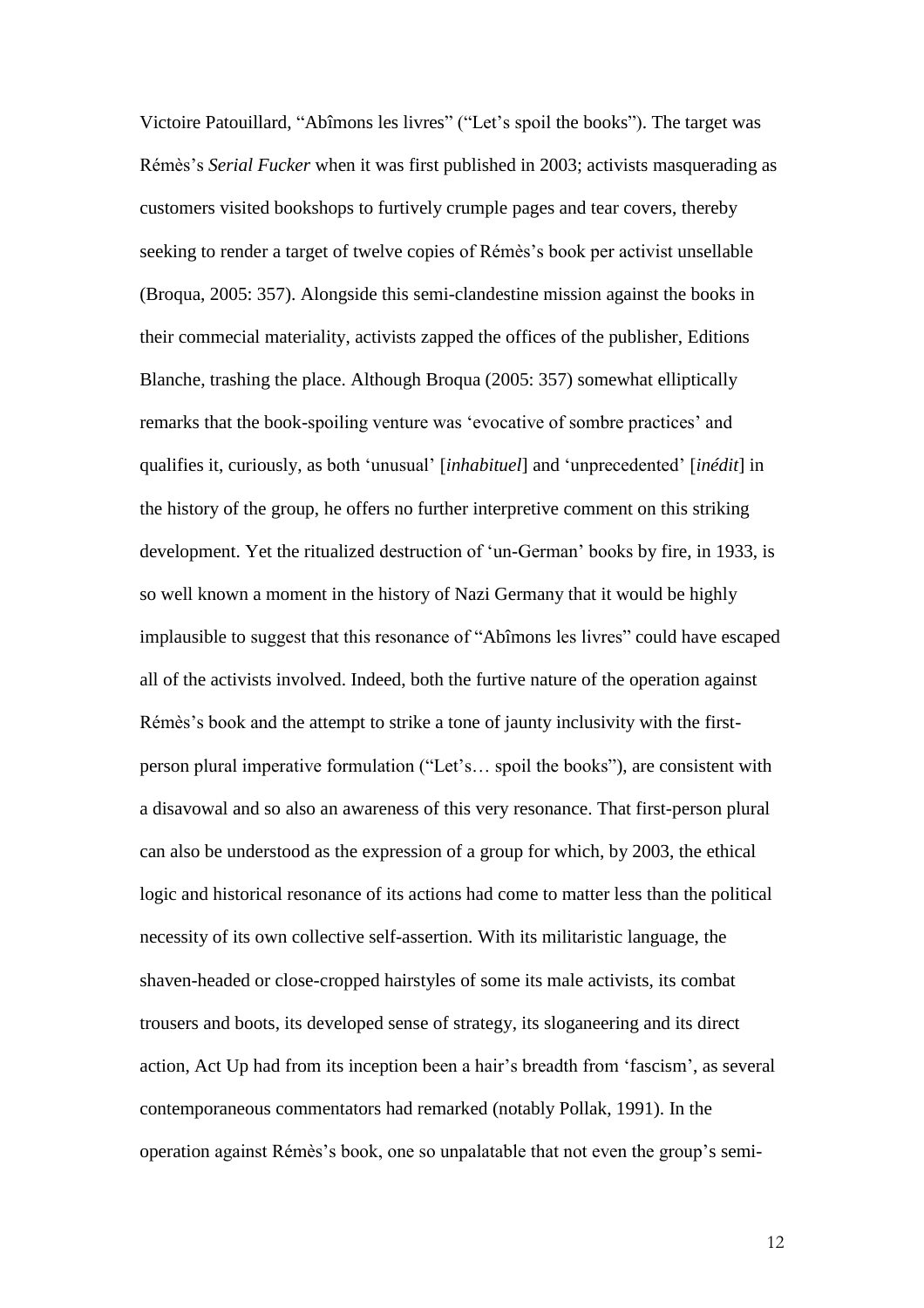official chronicler, Christophe Broqua, will comment on it, it had realized elements of that 'fascist' potential in previously unparalleled ways.

In Lestrade's view, however, Act Up's operation against the bareback writers did not go nearly far enough and this prompted him, in 2004, to disown the group he had co-founded. Writing four years earlier, at the height of the controversy but ostensibly commenting on direct action protests by the group in earlier years, Lestrade had been sanguine about the unpredictable effects which 'pressure', even of a symbolic kind, could have on its targets: 'We are an entirely wild [or savage] group [*un groupe complètement sauvage*] in which the worst can happen because we subject our targets to such pressure that it is impossible to know in advance how they will react.' (Lestrade, 2000: 93) Such indifference to the collateral effects of carefully orchestrated 'pressure' is one thing – ethically speaking – when the target is a multinational pharmaceutical company or state ministry but quite another when it is a lone individual. As though the book-spoiling tactic were not resonant enough of Nazism, in the closing lines of Lestrade's autobiography for the 1980s, published in 2002, he likened Dustan and Rémès to the 'brambles' he had been clearing from a friend's garden, adding that 'when these brambles have been burned away, new shoots will be able to grow' and concluding that, once the brambles are cleared, 'It's clean.' (Lestrade, 2002: 349) I shall revisit the preoccupation with 'cleanliness' in relation to bareback at the close of this article, but want merely to note here that the German word used for the book-burnings was *Säuberung*, 'cleansing', and to suggest that "Abîmons les livres" and Lestrade's yearning for a *tabula rasa* to allow for healthy and clean gay descendence are both very clearly indicative of a subtending fascist imaginary. 9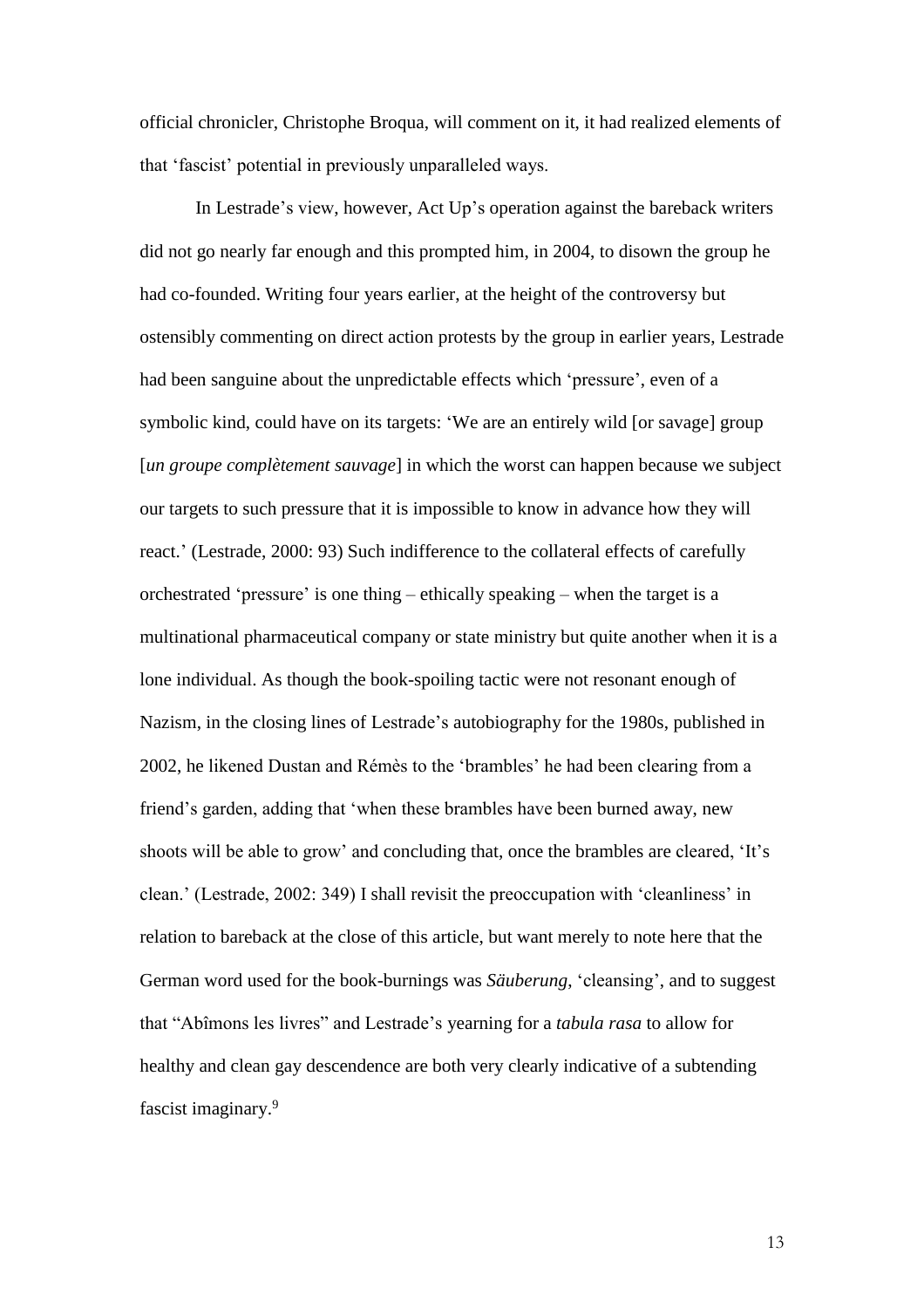#### *Role models and unintended consequences*

The weakness of the personalizing logic of exemplarity can be illuminated by analysing it in continuity with the concept of the role model. To seek to influence or inspire others, especially the young, by providing them with exemplary 'role models' with which to identify has become a prevalent strategy in gay and lesbian activism (e.g. Stonewall, 2012), as in a wide range of other activist and social policy arenas, from 'gender equality' to discussion of the 'legacy' of the London 2012 Games. The concept of the role model is, moreover, presupposed in many governance and managerial scenarios. Indeed, the 'role model model' of social influence is now so very entrenched that it has acquired a certain invisibility as a model. That people in positions of authority, of responsibility, or merely of visibility ('celebrities') are, whether they like it or not, 'role models' for those younger in age or more junior in status is a commonplace yet nonetheless a coercive expectation.

If the universal expectation of exemplarity is itself coercive – if the model of the role model is itself a socially coercive instrument – then it was also deployed by Act Up in a way which unwittingly modelled not just safe sex but stigmatizing coercion. We are not free to delimit at will the full extent of our own or others' exemplarity: in their operation against the bareback writers, Act Up offered an exemplary lesson not just in safe sex – their intention – but alongside it and unintentionally one in stigmatizing coercion. Furthermore, that accompanying lesson was a performative contradiction of the other functions Act Up had tacitly fulfilled, alongside its official mission, in its first decade. From the outset Act Up had been much more than a single-issue campaign group. It had simultaneously functioned as a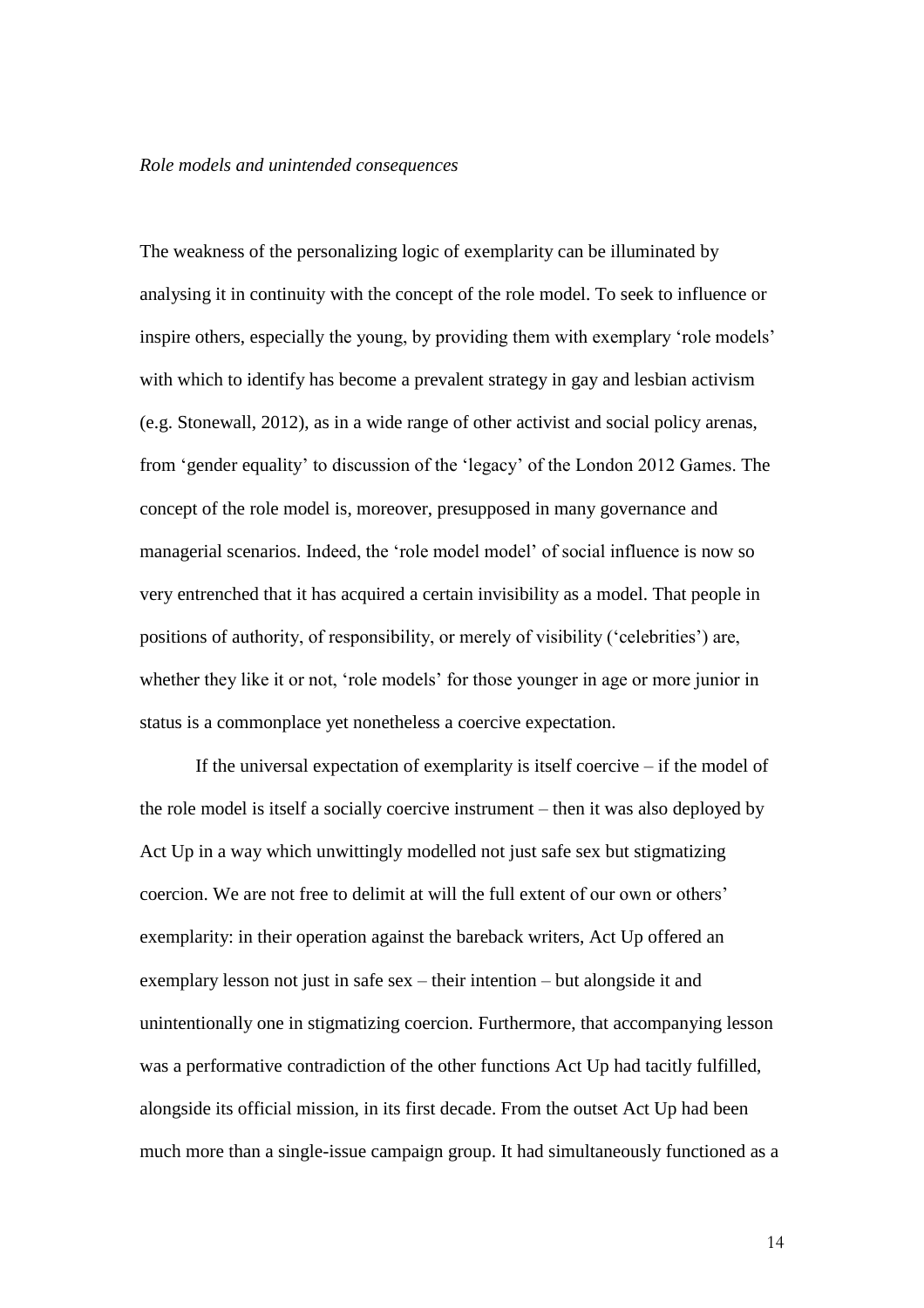highly effective artisanal apparatus of care, nurture, refuge, socialization, autodidactic medical education, mutual support, destigmatization, affect-processing and identityconsolidation for HIV-positive gay men most especially, as for gay men generally (Broqua, 2005: 243-71; for an analysis of the 'affect-processing' functions of Act Up in the US see Gould, 2009). It had, moreover, successfully developed these caregiving functions against the prevailing macro-political climate in France of a Republican universalism which refused, as a matter of principle, to recognize the collective existence and identity of minority communities in their particularity; it had needed to do so to compel state agencies to take the specific needs of the French gay community vis-à-vis HIV/AIDS into consideration (Boulé and Pratt, 1998).

Exemplary role models are always assumed to be coherent and unified subjects who influence other coherent unified subjects; the primitive and inherently authoritarian fantasy of the role model's efficacy, shared so widely in our supposedly non-primitive culture, is that of a charismatic passing of an unambiguous message from one person to another. It fails to allow for the fact that no individual can communicate merely one message in any situation of social interlocution when the full performative context of such interlocution is taken into consideration. To put this figuratively, social interlocution conceived in its plenitude is analogue rather than digital; texts, performances and people always hiss and crackle. The personalized role model model of social influence presumes otherwise and this is partly why role models are so often the source of disappointment. The bareback wars show the effects of 'overspill' when role models lead by example: in the case of Act Up, it was not merely a matter of activists serving as exemplary models of safe sex for the community, as they had intended. As they endeavoured to be exemplary in one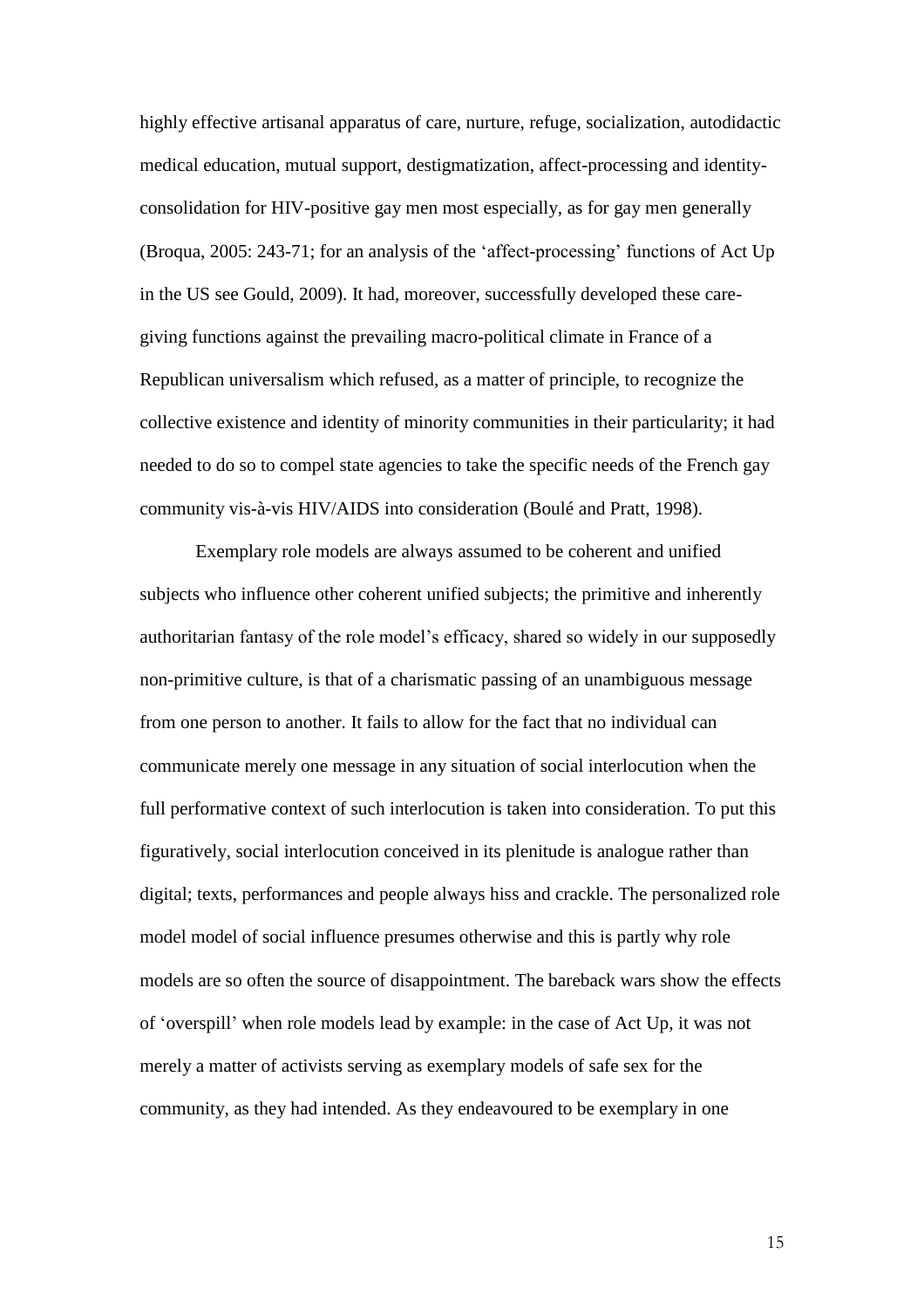regard, activists simultaneously advanced a coercive and personalizing moralism as a new norm of gay socio-sexual interaction.

## *'Kapos of the ghetto'*

That members of Act Up were setting themselves up as the 'sex police', or 'moral police', was a view articulated within the Parisian gay community at the time and that sentiment had a particular resonance in a national-linguistic context in which *flic* [cop] was, as it remains, a term of abuse in many quarters.<sup>10</sup> Echoing, intensifying and relaying this sentiment, the bareback writers would characterize members of Act Up and others who also believed in imposing their norm of compulsory condom-use more emotively still as 'kapos of the ghetto' (Rémès, 1997; Rémès, 2005: 16; Dustan,  $2001: 138$ ).<sup>11</sup> This reflected, without reproducing exactly, the currency within North American bareback subculture of the term 'condom Nazis'. I want to note a difference between the polemical figures of the 'condom Nazi' and what looks like its neartranslation, 'kapo of the ghetto'. Although historically there were numerous non-Jewish kapos, it is likely – given that the word 'ghetto' also figures in this phrase – that the bareback writers were intending to liken Lestrade and company to the concentration camp functionaries who were Jewish. (Wolf, 2007) By contrast with the 'condom Nazi', in the case of the 'kapo of the ghetto' the coercing agent is also a member of the community he polices; yet to say that the *kapo* is a member of that same community is not to say he belongs to it in a straightforward sense – for he is also evidently a traitor – but only that he shares its key identity trait, the trait by which the police order knows, and in virtue of which it oppresses, the group to which he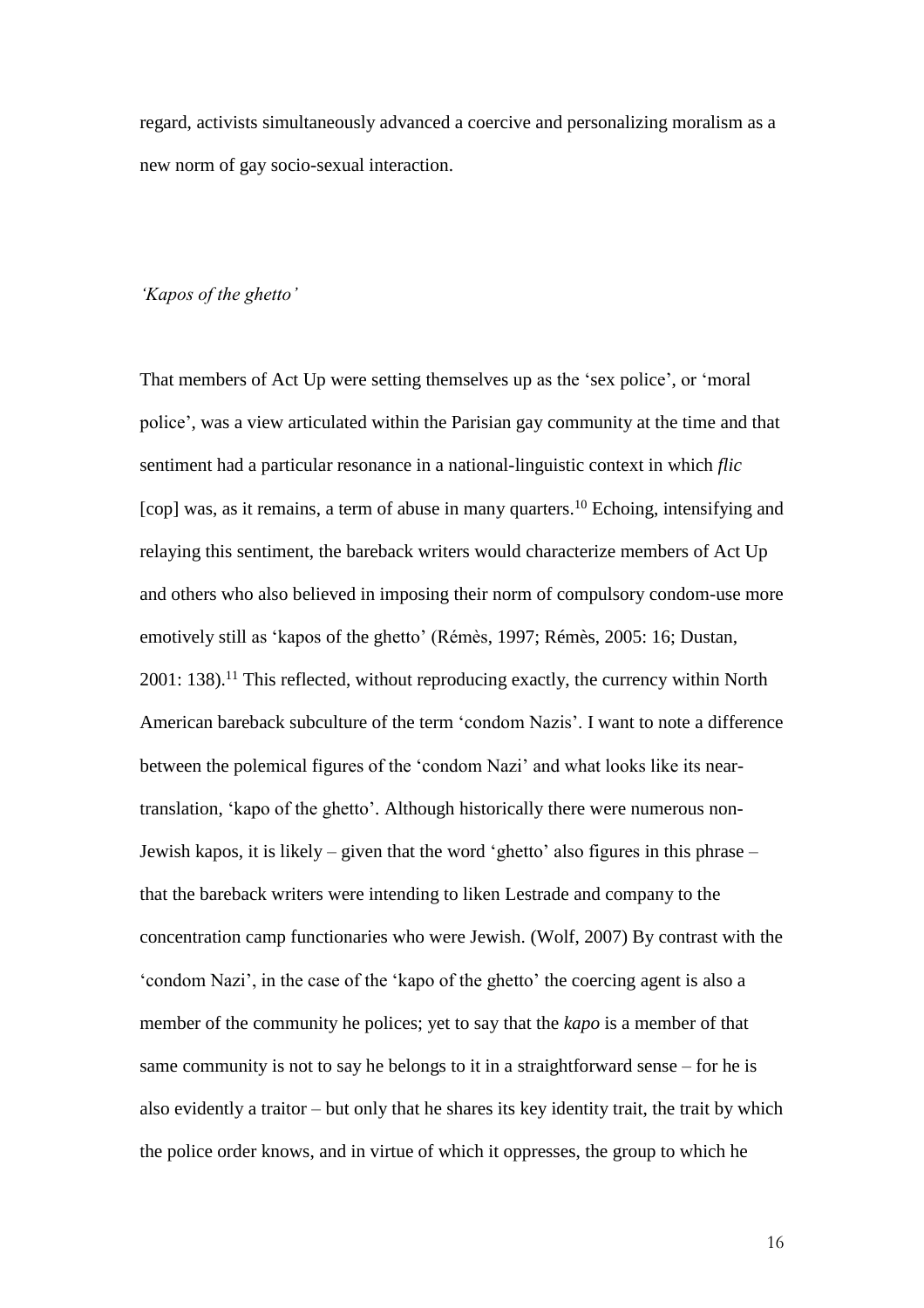belongs and does not belong. The violence of the kapos proper was also a spectacle, a show of sadism intended to disavow the vulnerability they shared with their victims by virtue of sharing that key identity trait (Wolf, 2007). The fact that the *kapo* is, in principle, interchangeable with those he polices gives rise to a show of exemplary violence motivated by a frantic attempt to disidentify from those he brutalizes.

The polemical redeployment of the *kapo* figure to characterize activists who wished to prevent others from contracting an incurable disease, however misguided some of their tactics may have been, was about as historically oblivious as Act Up's book-spoiling campaign; yet that campaign also served as a retroactive justification of that redeployment by closing the circle of intracommunitarian vilification. While the term *kapo* is far too gratuitously resonant of other contexts, it does encode a certain justified scepticism about the coercive conception of community governance implicit in Act Up's operation. I shall now argue that this insight can be more readily understood if this rhetorical weapon is 'disarmed' and the thought re-elaborated in less problematic terms.

### *Being exemplary in the state of emergency*

The *kapo* is, positionally, an intermediate figure in a hierarchy of coercion whose violence is, as well as being violence, a placatory spectacle destined for those immediately above him who could easily turn on him if he fails to show sufficient zeal in his own acts of disidentification with those he resembles. The *kapo* not only takes the model of sadism from those immediately above him but overperforms that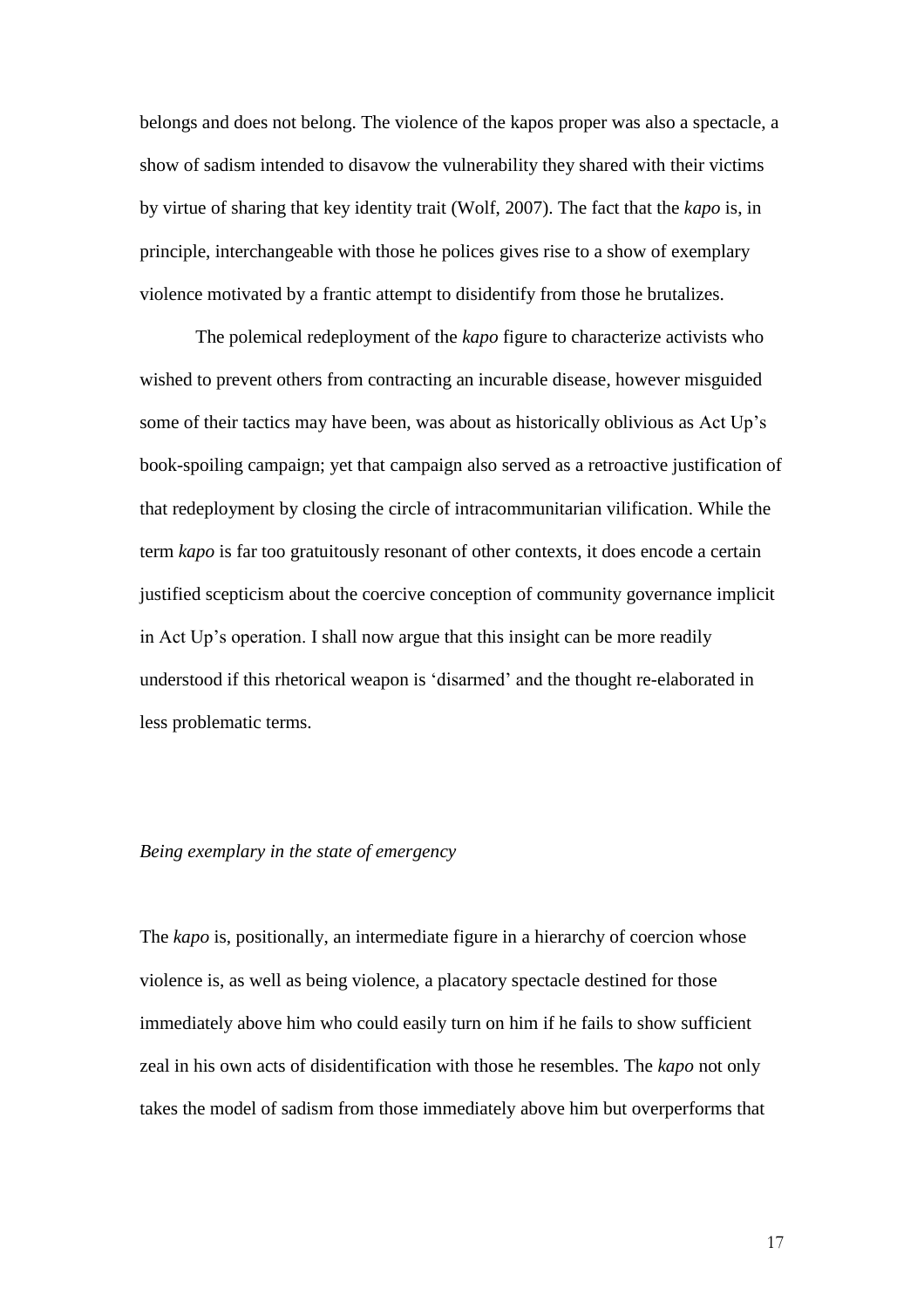model –with exemplary zeal – because he fears the consequences for himself of not doing so.

At the beginning of the epidemic there was a significant danger, in France as elsewhere, of highly authoritarian external policing of the gay community; in 1986, Jean-Marie Le Pen, then leader of France's ever-popular far-right Front National, had echoed calls first voiced in some quarters of the medical establishment for the creation of 'sidatoriums', or facilities to forcibly contain people infected with the virus, embellishing that minority medical opinion with a demand for the compulsory tattooing of the infected, also in its own way highly resonant of the concentration camp (Favre, 1992: 116). Le Pen's comments were in keeping with similarly extreme calls for coercive responses to the epidemic voiced in other national contexts (Watney, 1997: 44). Thus Act Up's militarism, along with the immediate benefits of good organization for any form of activism, has also to be understood as a spectacle of the community's capacity for disciplined and effective self-governance. The condom and the norm of its use were not only an effective means of safeguarding the health of individuals but a universally recognized token of the gay community's collective capacity to self-police; the normalization of the condom in the early years had held off even greater violence. The condom was thus a barrier against coercive external policing, the only viable compromise at a particular biomedical moment in the face of a credible threat of repressive external policing. The condom became the badge, or token, of as responsible and presentably clean an identity as could possibly be claimed by gay men as sexual beings at one precise historical and biomedical juncture. Yet it was also a marker of that community's self-organized containment and an expression of its fear of external sanction. The condom and the cast-iron consensus which was so quickly established around it had served to keep far more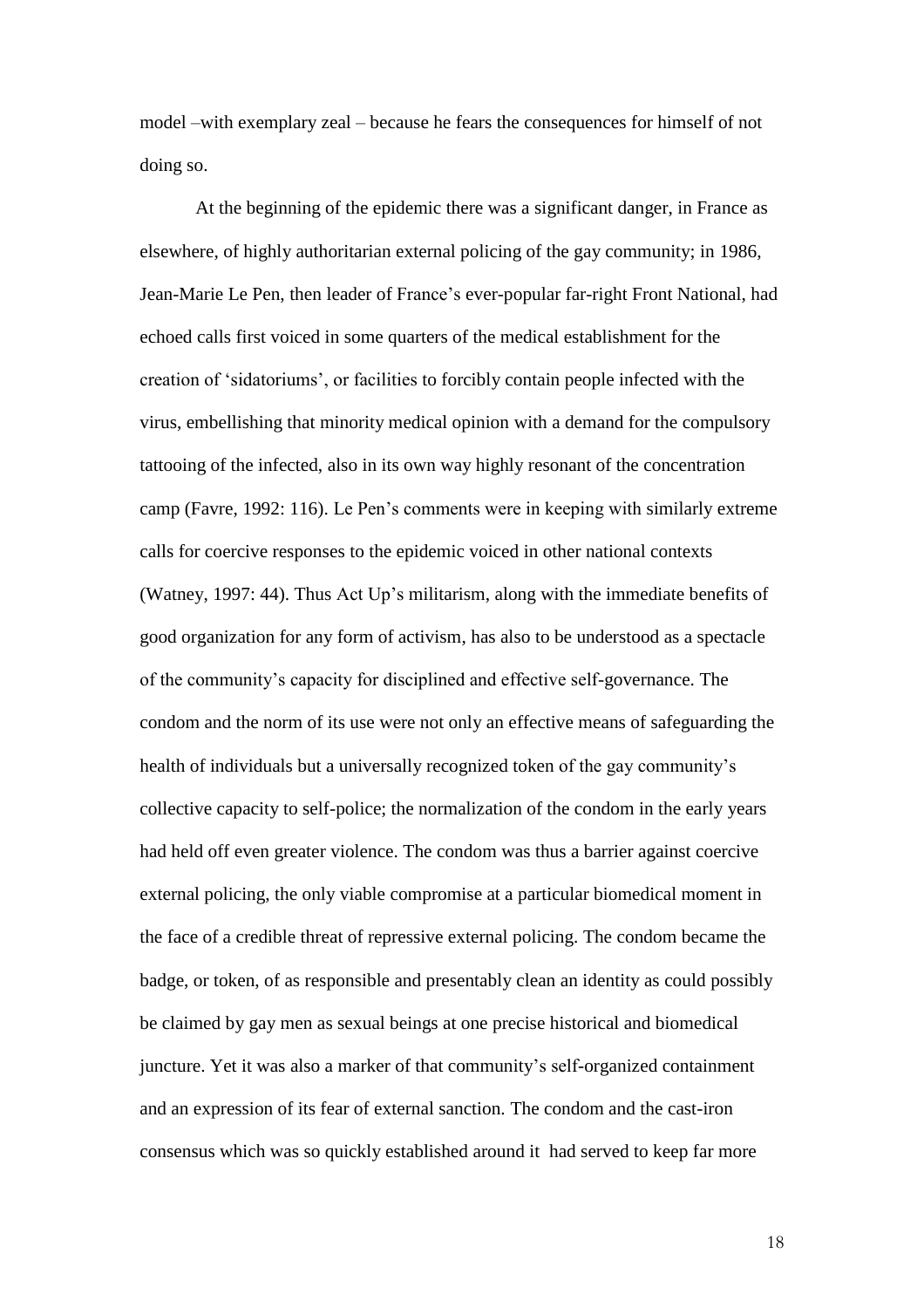repressive forms of external policing at bay at a moment of collective as well as individual vulnerability. It had served to protect and also to designate a community under threat during the long state of emergency in which people were dying.

Early in his gradualist exposition of 'Panopticism', the system of surveillance coextensive with disciplinary power, Michel Foucault (1977) suggested that some of the key elements expressed in Bentham's infamous model prison and re-expressed in the concept of surveillance to which that edifice, in turn, lends its name could already be discerned in provisions from the seventeenth century for a state of emergency in times of plague. When plague strikes, the town will be partitioned; inspectors and municipal officials, organized in a rigid hierarchy, scrutinize the population for signs of illness.<sup>12</sup> 'Inspection functions ceaselessly', Foucault tells us in his dramatizing renarration of the hyper-regulated time and space of plague's state of emergency:

Every day, too, the syndic [municipal official] goes into the street for which he is responsible; stops before each house: gets all the inhabitants to appear at the windows […] he calls each of them by name; informs himself as to the state of each and every one of them. (Foucault, 1977: 196)

This duty to manifest oneself – as the English military locution has it, 'all present and correct' – is the subjective reality of the state of emergency: anxious and compliant self-exposure before the gaze of power. What the family at the window signal by their very presence there is that they have yet to contract the disease and are without taint; they are identified by the state's hierarchy of officials as 'clean'. Perhaps no society can function without some degree of mutual inspection; indeed, this kind of scrutiny, particularly when it involves the development of a written record, may also be part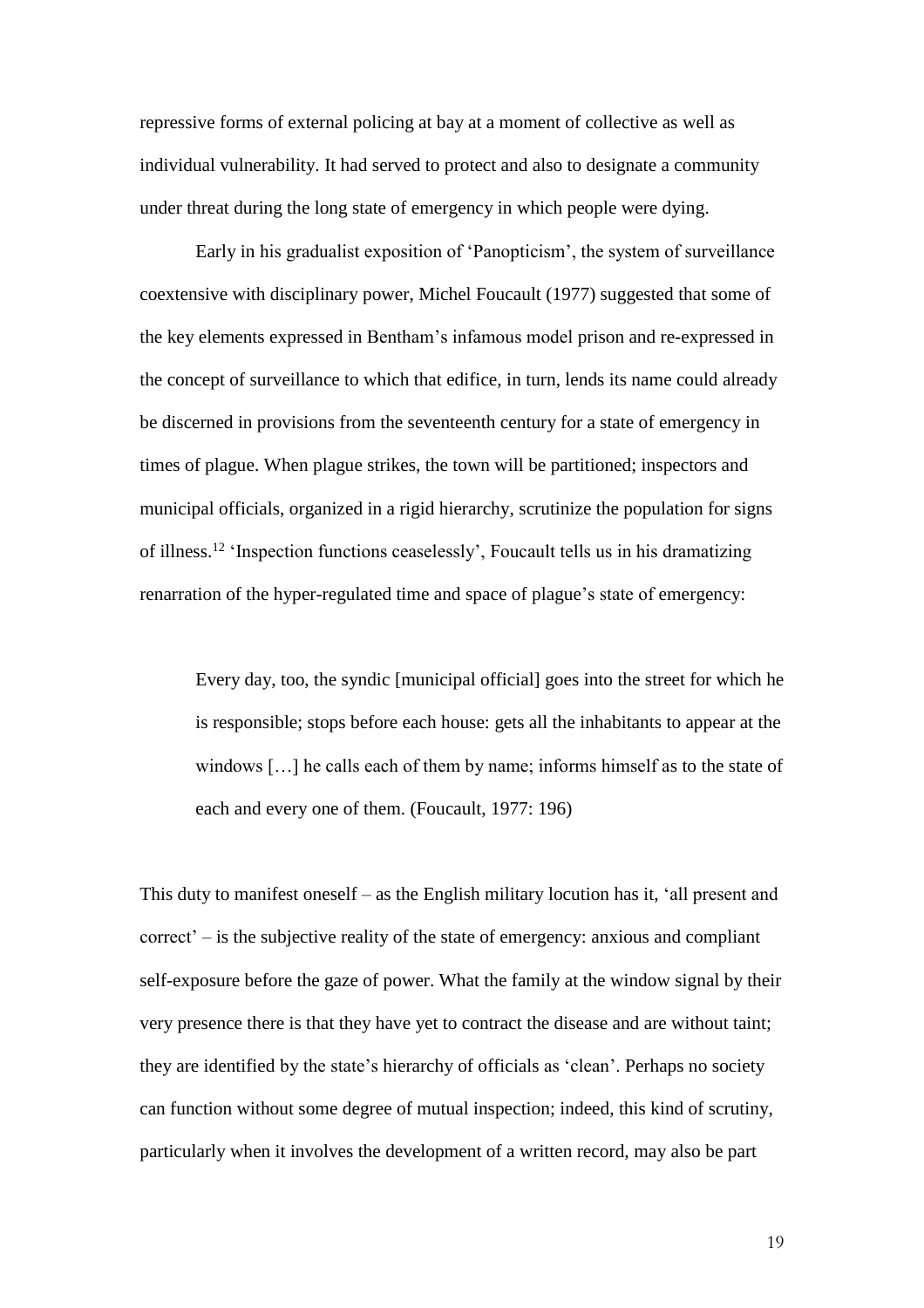and parcel of what is involved in any apparatus of care, as Bernard Stiegler has argued in a recent critique of Foucault's account of disciplinary power (Stiegler, 2010: 107-43; Davis 2013). Yet Foucault's seventeenth-century householders remain inside and play along with the city's ordinances 'on pain of death' (Foucault, 1976: 196). In other words, the choice tacitly offered by the state is the alternative between individualizing exemplarity – the self-isolating and compliant manifestation of one's own cleanliness – and death. It is hardly surprising that living under a state of emergency should provoke anxiety if compliance is assured 'on pain of death'.<sup>13</sup>

Dean has contended that there comes a point when the psychic burden imposed by the strain of living in a sexual 'state of emergency' is no longer sustainable, in the sense that sustaining it would outweigh or nullify the value of the life it ostensibly protects with its policing (Dean, 2012: 78). Dustan too spoke of, 'the anxiety, the total panic which has gripped us since AIDS, which informs, disgorges, suffocates eveything, food, people. Absolute paranoia. […] We can no longer live like that.' (Dustan, 2001: 145-6). In seeking to prolong the 'state of emergency' after the biomedical context changed with the advent of triple combination treatments in 1996, Dustan sensed that Act Up was betraying the aspiration of members of the gay community to one day be able to stop being quite so exemplary in their behaviour and thereby enjoy greater freedom from anxiety. Exemplarity in sexual behaviour, however exactly that is construed, readily intersects with the excessive expectations of exemplarity in other areas of life that often disproportionately burden gay or queer subjects: dress-sense, body, career performance, sexual prowess, aesthetic appreciation, sensitivity, citizenship, etc. The psychic strain of the expectation to be an exemplary subject across many or all of these areas simultaneously is, I would suggest, one significant but under-recognized factor in the statistically significantly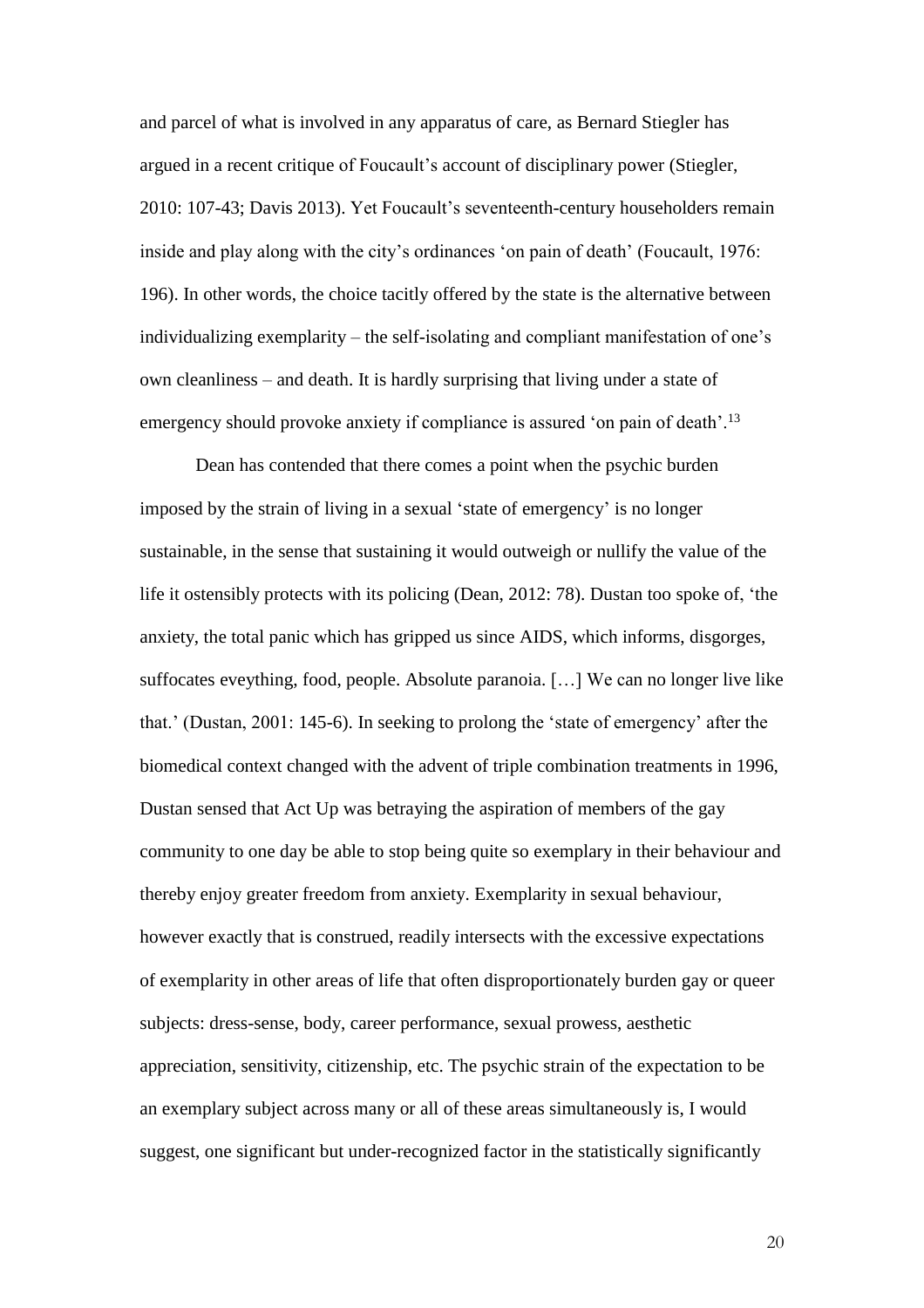higher rates of depression and anxiety so often noted in these populations but usually explained, at least in the better studies (for instance: Chakraborty et al., 2011), primarily or exclusively by reference to the suffering caused by discrimination. This may partly be because discrimination can more readily be investigated empirically than the depressive and anxious shadow of our own and others' expectations.

For Freudian psychoanalytic theory – and therapeutic practice – to insist on exemplarity is to strengthen the idealized inner template against which the censorious and castigating superior part of the self, the super-ego, belittlingly measures our own and others' performance (Freud, 1991: 367-9; Lear, 2005: 167-72). Psychoanalyst though he is, this was not exactly Phillips's point in the discussion from which the third part of my epigraph was taken (Bersani and Phillips, 2008: 117). In the course of that book-length exchange with Leo Bersani, Phillips also stages a very public psychoanalysis of Bersani's resistance to bareback, a practice which Bersani, like Lestrade, sought to anchor in the culpable person of Dustan and his work. For his part, Phillips is concerned less with the burden of exemplarity and more with the promise of a depersonalized, or 'impersonal', intimacy which bareback suggests to him. If bareback offers, as Phillips asserts, a 'picture' of how human beings can relate to one another without personalizing the future, this is because in allowing for, or even eroticizing, the possibility of seroconversion it figures a future in which we are no longer quite so attached to what we now hold so dear (Bersani and Phillips, 2008: 117). Although bareback emerges from Phillips's rather elliptical engagement with the topic more as a figure for depersonalizing individual and collective transformation than a real sexual practice, there is no reason to be squeamish about the fact that it has bred such thoughts in a fertile mind, nor to police them away with a misplaced sense of sociological rigour; indeed, that very figuration can itself be understood as a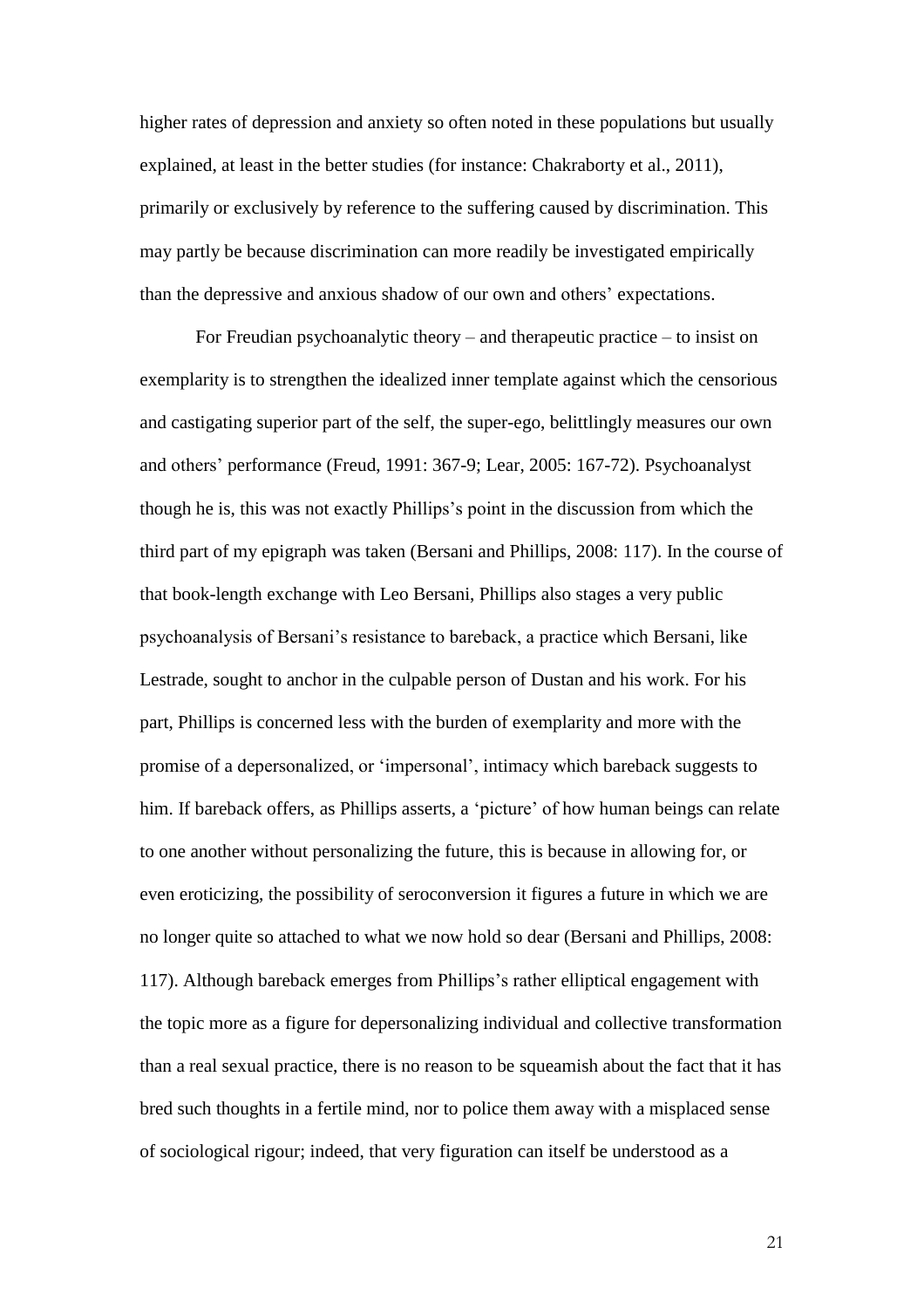salutary depersonalizing move to draw some of the egoic and superegoic heat out of this conflict.

#### *Keeping it clean… or not*

When they appear at the window in the plague town Foucault's householders try to look presentable, endeavouring to display themselves in a cleanliness free from signs of illness. That such self-presentation takes place against the background of a tacit threat of death-dealing violence may help to explain why their compliance is tinged with anxiety. In so far as the gay community confronting the epidemic in its early years resembled these terrorized householders, what of the cleanliness displayed at the window? It is no accident that Dustan's arse was where Lestrade would have placed his high explosives, since another overspill effect of Act Up's operation (and of the norm of condom-use more generally) was the erasure of what I shall reluctantly, but for the sake of clarity, call anality. As well as the lives which were lost and the immeasurable suffering which ensued, the arrival of HIV/AIDS in the 1980s interrupted something significant that 'bareback', in all its forms, was also attempting to rediscover: what could be termed 'arse-sex-positive' gay sexuality. Alongside the increasingly democratized dissemination among gay men these days of arse-sex-positive techniques such as fisting, rimming and the use of extravagant buttplugs, bareback also has its place.

The norm of compulsory condom-use had allowed an unambiguously clean anality to prevail; the condom shielded us not only from the external threat of coercive violence in the early years of the epidemic but also from shit and anxiety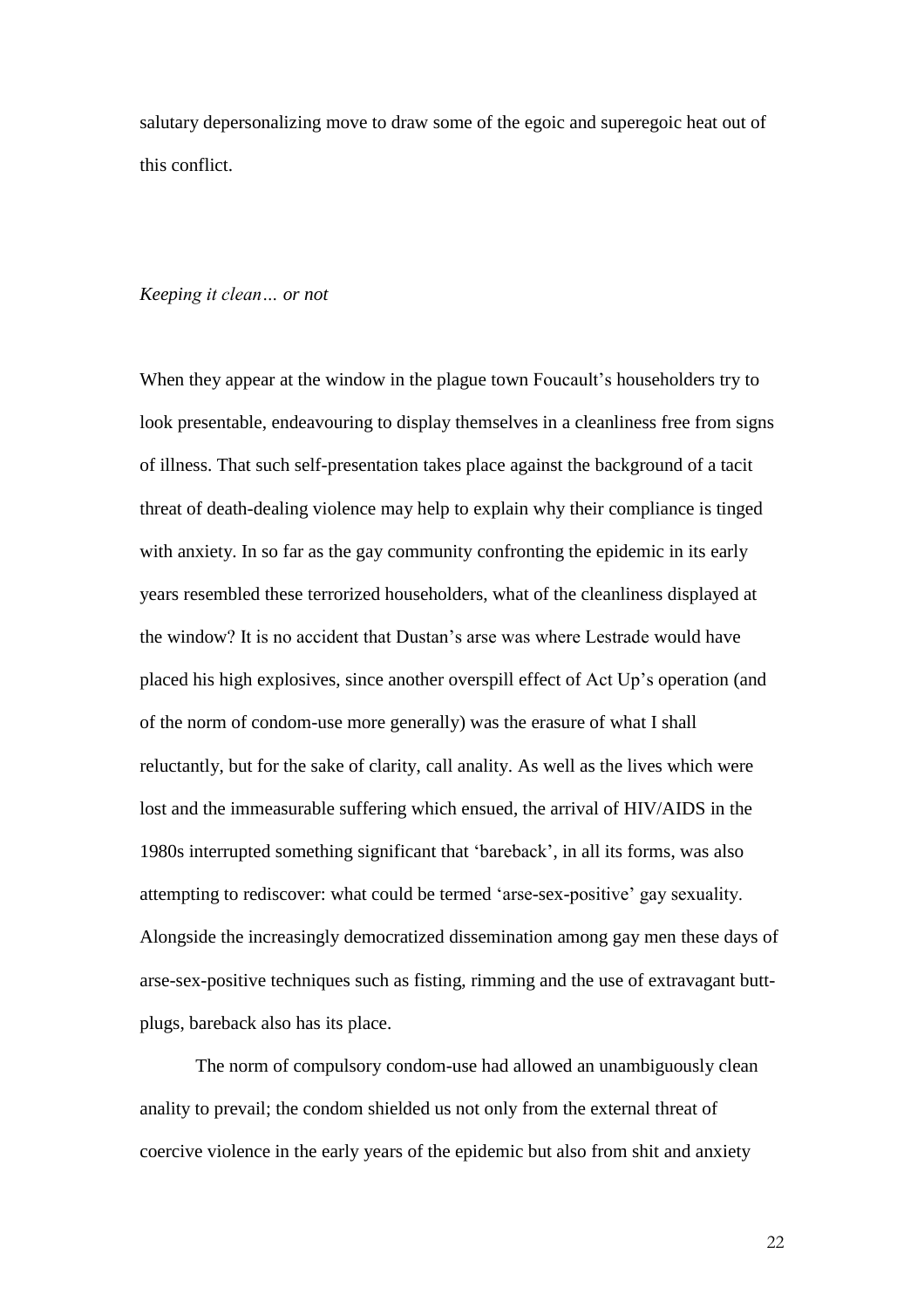about it, both our own, our partners' and that which the wider heteronormative culture projects on to us as a corollary of, or metaphor for, our dirty passion. Barebackers have certainly wanted the 'intimacy' of an 'unlimited' and sometimes 'impersonal' kind expressed by the enhanced penile enjoyment available to an uncovered dick. Yet overemphasising the condom – or indeed its absence – in discussion of bareback risks focusing too much attention on one half of the sexual equation which bareback tries to name in the raw. Barebackers have also wanted and rehearsed a fuller and less sanitized relation to anality, an unmediated and unprotected relation to this particular erotic hole in the bodily surface. This does not mean that shit-sex is the inevitable next transgressive step after bareback, as has sometimes been claimed; rather, that shit can sometimes happen without that either dispelling desire or collapsing queer subjectivity back on to the abject. So it seems fitting that Beatriz Preciado mourned Dustan, the ideologue for bareback who was not one, with a selection of large buttplugs, as well as with testosterone (Preciado, 2013).

HIV/AIDS and the norm of compulsory condom-use which was developed as a mainstay of the response to it came just at the moment when gay men in France, as elsewhere, were beginning to (re)discover new bodies and pleasures, in particular as they worked to undo or actively forget the crushing social verdict against arse-fucking and the terror of anality which – as Dustan's desublimatory intelligence had so lucidly grasped – undergirds so much homophobia. Relinquishing the medicalised 'rectum' of the epidemic, gay men today are rediscovering and reworking arse like never before and bareback in all its varieties will also have been part of this broader movement towards a fuller, arse-sex-positive, subjectivity with all of the psychic and socially transformative effects that shift promises. For as Hocquenghem (1993 [1972]) and Preciado (2000) suggested – in a proto-queer and a queer vision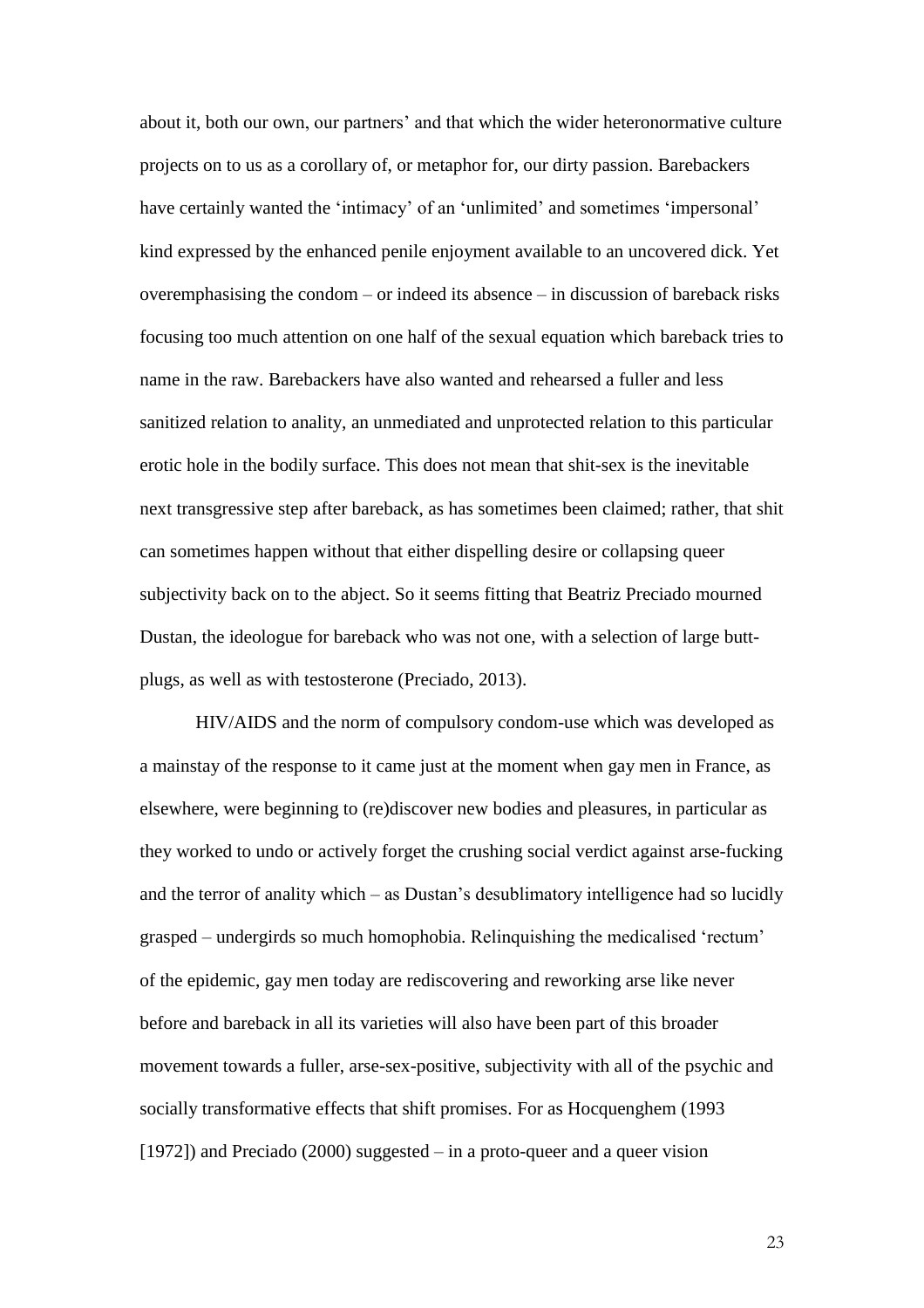respectively from either side of the state of emergency – in arse-work [*le travail du cul*], as distinguished from ordinary paid work, is to be found one salutary foundation of a less anxious and less ferociously personalizing new queer society.<sup>14</sup>

## **References**

Act Up-Paris (2000) 'Compte rendu de l'AG des pédés', available online at <http://www.actupparis.org/IMG/pdf/agdpd.pdf> (consulted February 2014).

Act Up-Paris (2005) 'Oublier Dustan', available online at <http://www.actupparis.org/spip.php?article2240> (consulted February 2014).

Bersani, Leo and Phillips, Adam (2008) *intimacies*. Chicago: Chicago University Press.

Boulé, Jean-Pierre and Pratt, Murray, eds. (1998) *French Cultural Studies* 9, special issue: *AIDS in France*.

Broqua, Clouzeau and Martet (2000) 'Les voix sourdes des gays', *Libération* (6 November), p. 9.

Broqua, Christophe (2005) *Agir pour ne pas mourir! Act Up, les homosexuels et le sida*. Paris: Presses de la Fondation Nationales des Sciences Politiques.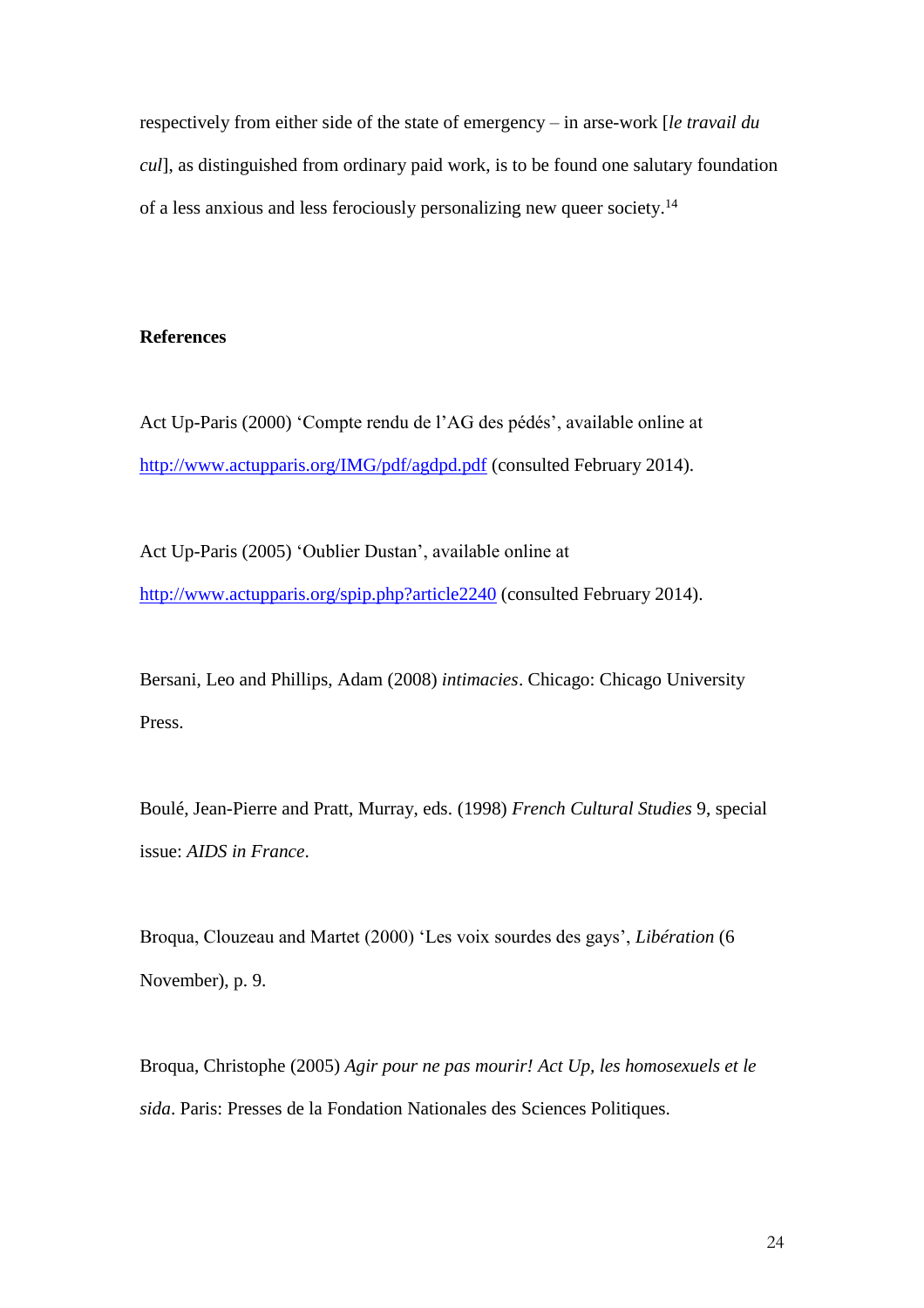Butler, Judith (1997) *The Psychic Life of Power*. Stanford: Stanford University Press.

Chakraborty, McManus, Brugha, Bebbington and King (2011) 'Mental health of the non-heterosexual population of England', *British Journal of Psychiatry* 198: 143-48

Davis, Oliver (2009) 'Guillaume Dustan's "autopornobiographie": Is there room for trash in the queer subcultural archive?', in Helen Vassallo & Paul Cooke (eds) *Alienation and Alterity: Otherness in Modern and Contemporary Francophone contexts*. Bern: Peter Lang, 2009: 59-76.

Davis, Oliver (2013) 'Desublimation in Education for Democracy', in Gerald Moore & Christina Howells (eds) *Stiegler and Technics*. Edinburgh: Edinburgh University Press, 2–13: 165–178.

Dean, Tim (2009) *Unlimited Intimacy: Reflections on the Subculture of Barebacking*. Chicago: Chicago University Press.

Dean, Tim (2011) 'Bareback Time', in McCallum and Tukhanen (eds.), *Queer Times, Queer Becomings*. New York: SUNY Press, pp. 75–99.

Derrida, Jacques (1992) *Acts of Literature*, ed. Derek Attridge. New York: Routledge.

Dustan, Guillaume (1996) *Dans ma chambre*. Paris: POL.

Dustan, Guillaume (1998) *In My Room*, tr. Brad Rumph. London: Serpent's Tail.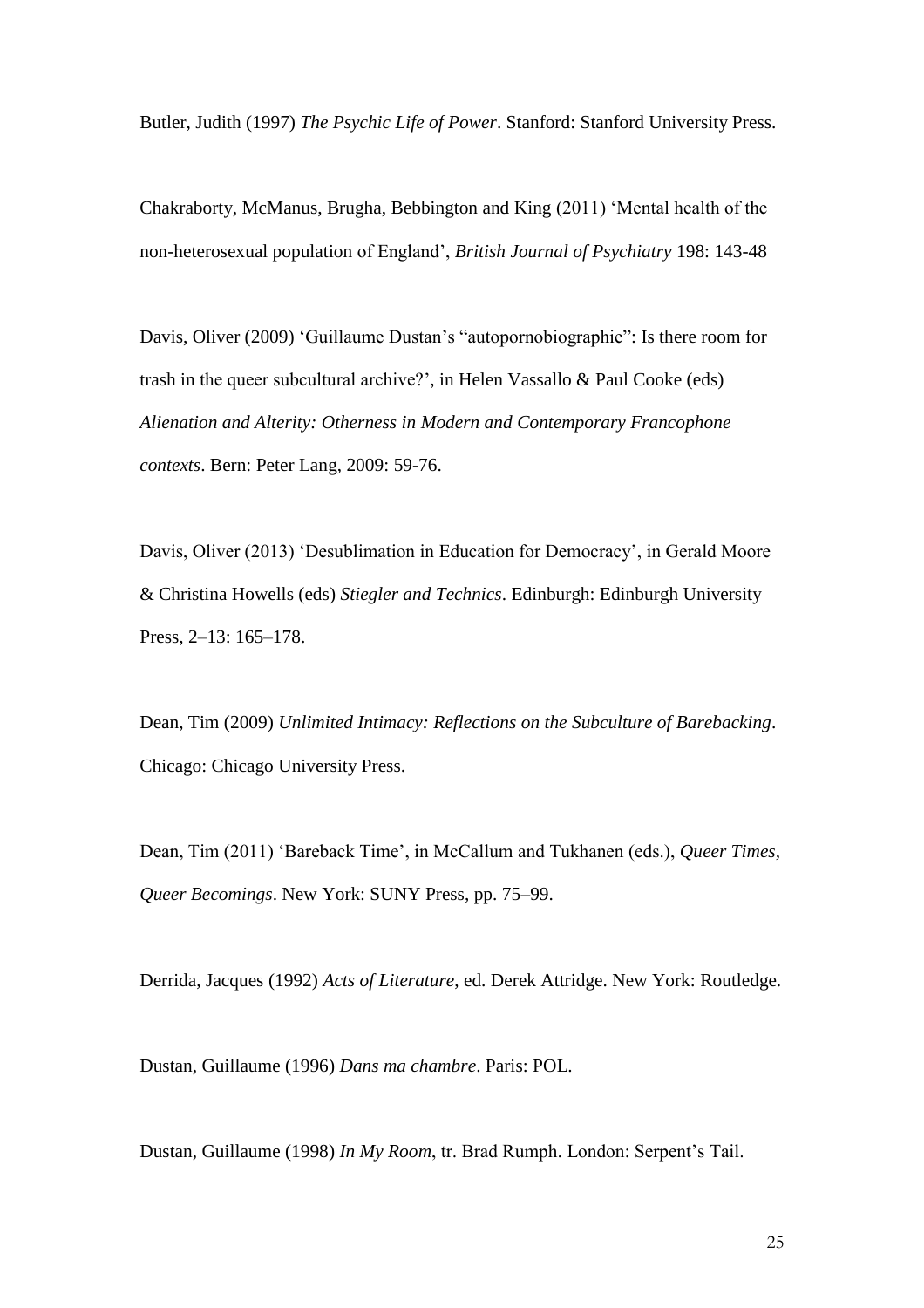Dustan, Guillaume (2001) *Génie Divin*. Paris: Balland.

Favre, Pierre (1992) *Sida et politique: les premiers affrontements (1981-1987)*. Paris: L'Harmattan.

Freud, Sigmund (1991) *On Metapsychology*. Harmondsworth: Penguin.

Girard, Gabriel (2013) *Les Homosexuels et le risque du sida: individu, communauté et prévention*. Rennes: Presses Universitaires de Rennes.

Gould, Deborah (2009) *Moving Politics: Emotion and Act Up's Fight Against AIDS*. Chicago: University of Chicago Press.

Hocquenghem, Guy (1993) *Homsexual Desire*. Durham: Duke University Press.

Lear, Jonathan (2005) *Freud*. London: Routledge.

Lestrade, Didier (1995) '*Apartheid* au soleil… et dans le noir des *sex-clubs*', *Journal du Sida* 72: 38.

Lestrade, Didier (2000) *Act Up: une histoire*. Paris: Denoël.

Lestrade, Didier (2002) *Kinsey 6, journal des années 80*. Paris: Denoël.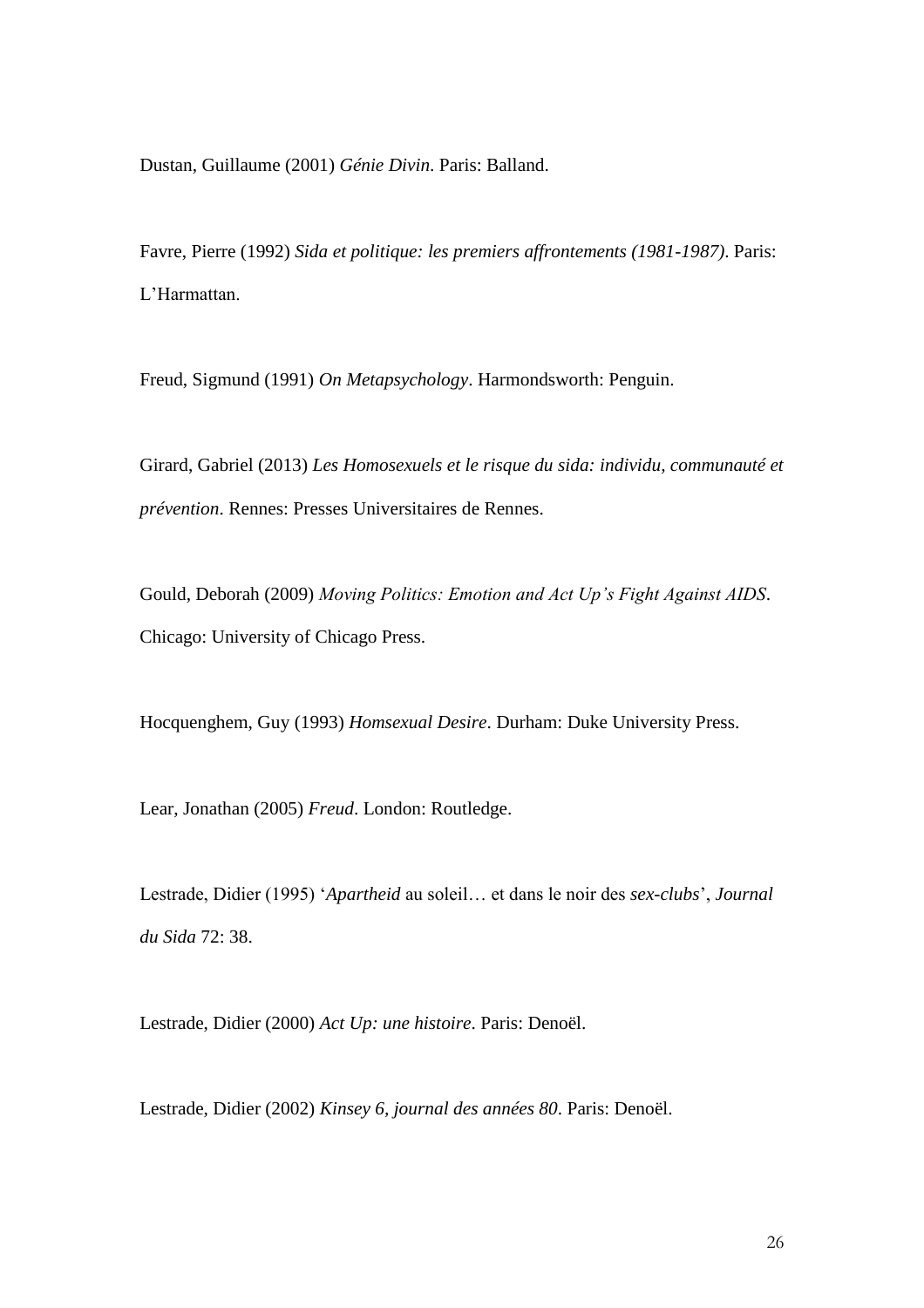Lestrade, Didier (2003) 'Le mouvement *queer* a existé pour échapper à la détresse du sida', in Le Brun-Cordier and Harvey (eds.), *Queer: repenser les identités*, a special issue of *Rue Descartes*, 40, available online here:

[http://www.ciph.org/fichiers\\_complements/RD40/Compl\\_Lestrade.pdf](http://www.ciph.org/fichiers_complements/RD40/Compl_Lestrade.pdf) (unpaginated, consulted February 2014).

Lestrade, Didier (2004) *The End*. Paris: Denoël.

Lestrade, Didier & Martet, Christophe (2000) 'Sida, le retour?' ['AIDS, the return?'], *Têtu* 49 (October): 108-9.

Le Talec, Jean-Yves and Cauchy, Jean-Christophe (1991) 'Violent malentendu', *Gai Pied hebdo* 466: 10-11.

Le Talec, Jean-Yves (2004) Bareback *et pratiques sexuelles à risques chez les hommes gais: la visibilité gaie au temps du sida*. Paris: ANRS.

Parsons, Scrimshaw, Wolitski, Halkitis, Purcell, Hoff and Gómez (2005) 'Sexual harm reduction practices of HIV-seropositive gay and bisexual men: serosorting, strategit positioning, and withdrawal before ejaculation', *AIDS* 19: S13-S25.

Pollak, Michael (1991) 'Constitution, diversification et échec de la généralisation d'une grande cause: le cas de la lutte contre le sida', *Politix* 16: 80-90.

Preciado, Beatriz (2000) *Le Manifeste contra-sexuel*. Paris: Balland, 2000.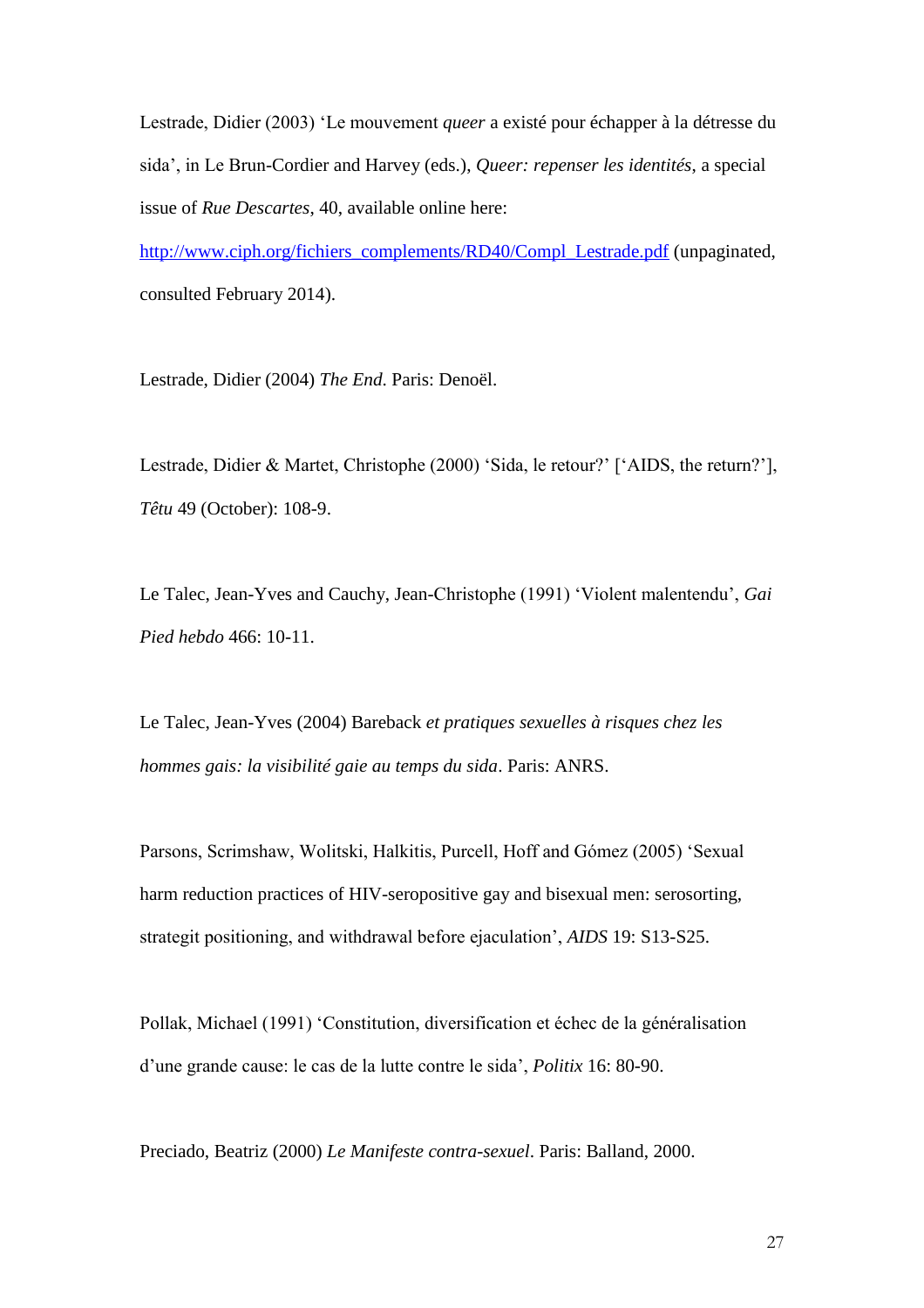Preciado, Beatriz (2013) *Testo Junkie: Sex, Drugs, and Biopolitics in the Pharmacopornographic Era*. New York: The Femist Press CUNY.

Rémès, Erik (1997) 'Se protéger de quoi, au fait?', *Ex Aequo* (5 March 1997).

Rémès, Erik (2005 [2003]) *Serial Fucker: journal d'un barebacker*. Paris: Editions Blanche.

Rifkin, Adrian (2012) 'Does Gay Sex Need Queer Theory', *Paragraph* 35, 2, special issue ed. by Oliver Davis and Hector Kollias, *Queer Theory's Return to France*: 197- 214.

Stiegler, Bernard (2010) *Taking Care of Youth and the Generations*. Stanford: Stanford University Press.

Stonewall (2012) *Role Models. Being Yourself: Sexual Orientation and the Workplace*. London: Stonewall, available online at [http://www.stonewall.org.uk/documents/role\\_models\\_low\\_res.pdf](http://www.stonewall.org.uk/documents/role_models_low_res.pdf) (consulted February 2012).

Warner, Michael (1995) 'Unsafe: Why Gay Men are Having Risky Sex', *Village Voice*, 31 January, reprinted *in extenso* in Halperin (2007): 157-69.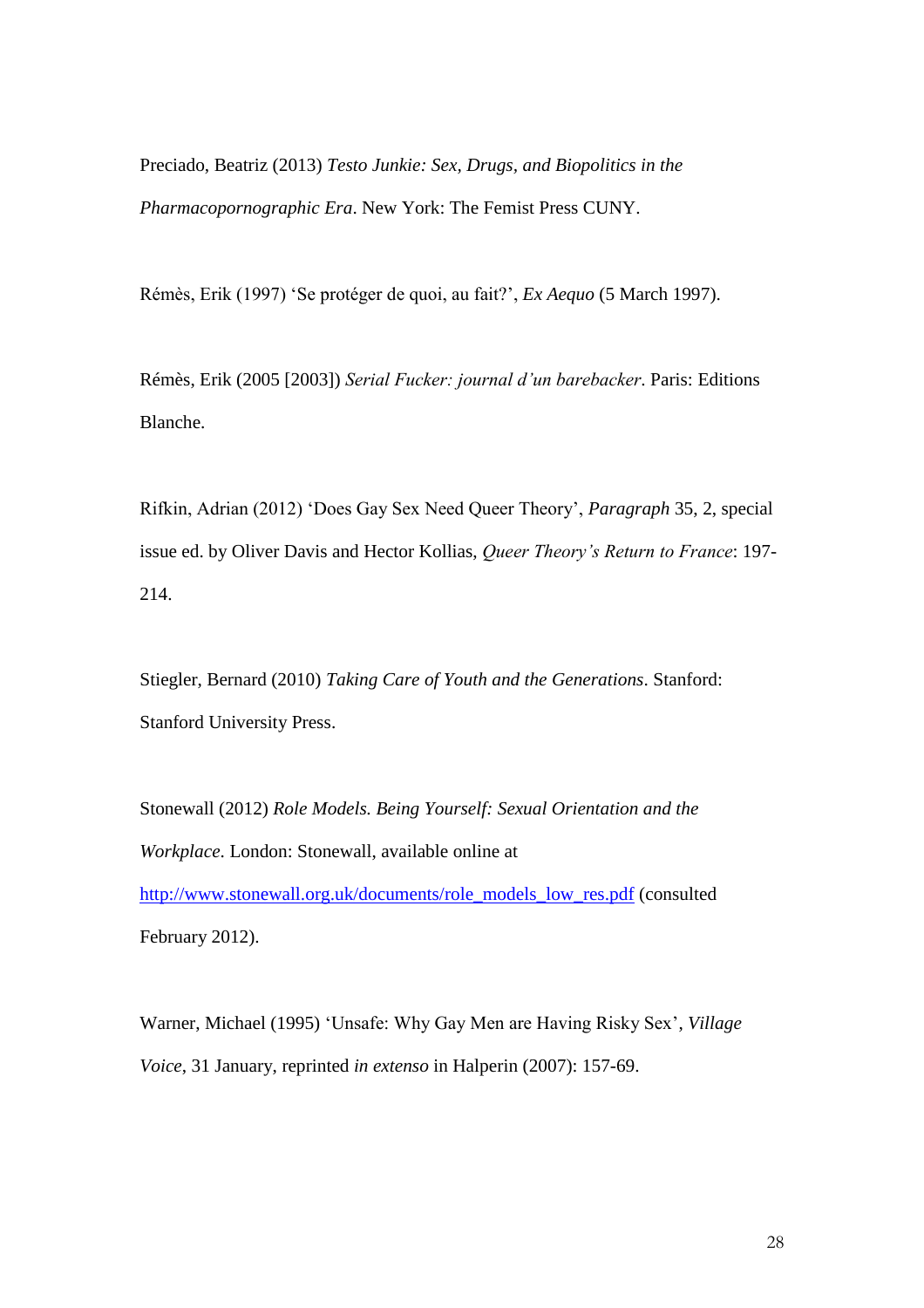Watney, Simon (1997) *Policing Desire: Pornography, Aids and The Media*. London: Cassell.

Wolf, René (2007) 'Judgement in the Grey Zone: the Third Auschwitz (*Kapo*) Trial in Frankfurt 1968', *Journal of Genocide Research* 9 (4): 617-635.

 $\overline{a}$ 

<sup>&</sup>lt;sup>1</sup> All translations are my own. The words 'queer' and 'bareback' appear in English, in italics, in the original.

<sup>&</sup>lt;sup>2</sup> 'Autofiction' is a term coined in 1977 by French literary critic Serge Doubrovsky to describe books which contain both autobiographical and fictional elements. It was one of the dominant modes of literary production in France in the 1990s and remains so today. Hereafter 'Act Up' will refer to Act Up–Paris unless otherwise stated.

<sup>&</sup>lt;sup>3</sup> According to that consensus, condoms should always be used in all sexual encounters where there was risk of HIV-transmission, so certainly and principally for both oral and anal sex, whether or not the parties were regular or casual sexual partners and regardless of the serostatus of any of the those involved.

<sup>4</sup> Although, as Girard demonstrates, there had been discussion among experts as early as 1990 – in the very same journal – of evidence suggesting that the norm of condomuse was no longer adhered to universally, a phenomenon referred to initially, in a minimal Gallicization of American AA (Alcoholics Anonymous) terminology, as 'le relapse' (Girard, 2013: 75-87).

<sup>5</sup> Lestrade suggests he learned a lot from Act Up–New York, with its impeccably produced press kits of fifty-odd pages to accompany a zap or demonstration (Lestrade, 2000: 102).

<sup>&</sup>lt;sup>6</sup> This and all subsequent translations are my own, unless otherwise indicated.

<sup>&</sup>lt;sup>7</sup> I am grateful to Hector Kollias for this point.